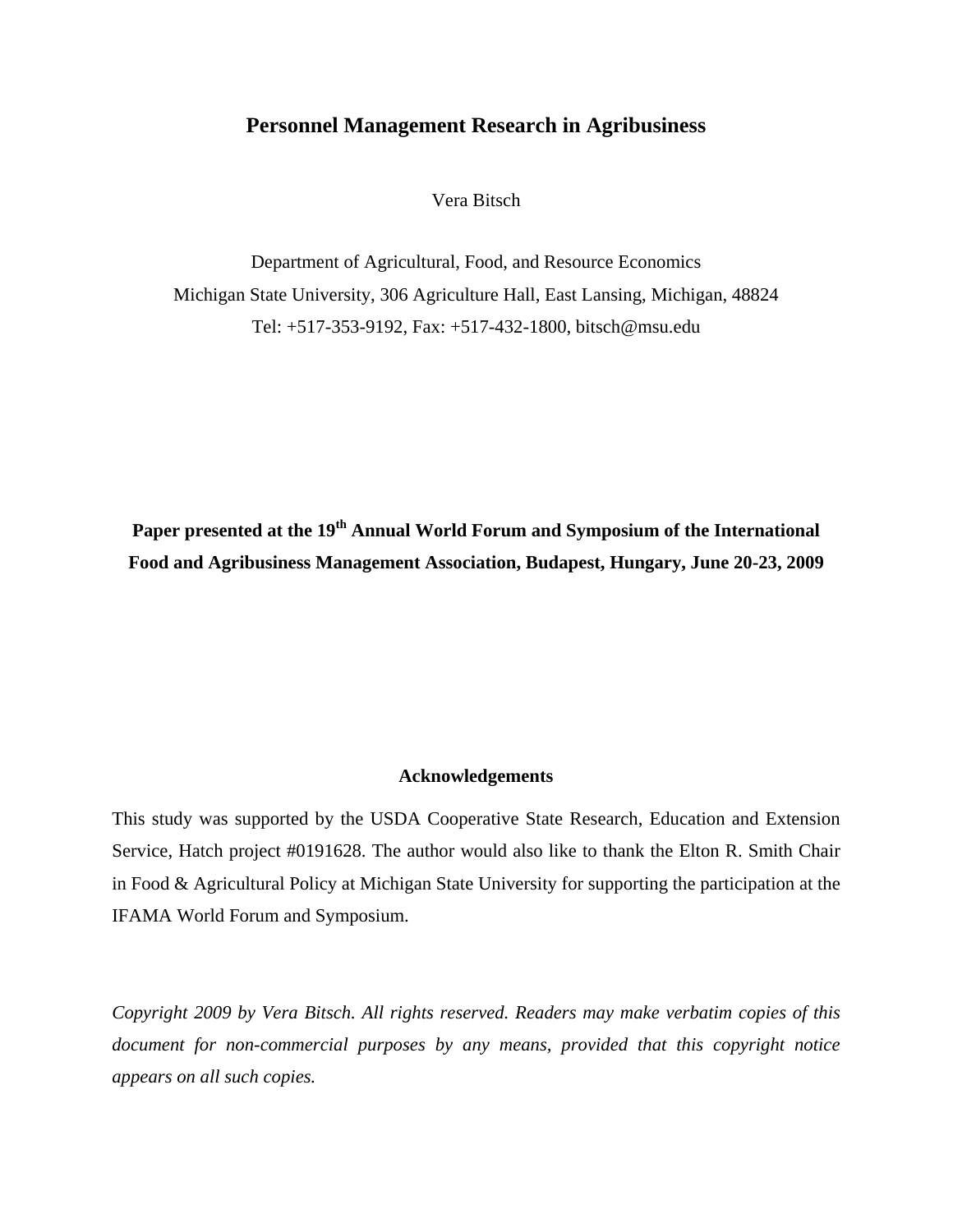#### **Personnel Management Research in Agribusiness (Executive Summary)**

One of the challenges faced by agribusinesses in the  $21<sup>st</sup>$  century is the attraction, motivation, and retention of sufficient and qualified labor. However, personnel management research has mostly focused on other industries. Accordingly, agribusiness managers have little to rely on, when developing personnel policies and procedures. Once a business has grown beyond the labor capacity of the immediate family, personnel management becomes an issue and practices developed for large corporations do not always scale down well to smaller businesses or may not fit the agribusiness environment.

This paper reviews the foci and results of personnel management research in the United States and in Canada, but results are likely applicable beyond these two countries. The analysis concentrates on publications analyzing personnel management publications, largely excluding labor market, immigration, and similar analyses. The unit of analysis is the business, not the market, society, or other institution. The review covers agribusiness and agricultural economics journals, and also animal science and horticultural science journals. Research reports and conference papers are included when accessible.

With few exceptions, personnel management was virtually absent from agribusiness and agricultural economics research before 1990. Since then research methods cover the full range from in-depth, unstructured interviews and group discussions, through interview or moderator guide based approaches, up to fully structured surveys. Several broadly based results are emerging. First, many agribusiness managers perceive their personnel management competencies as a weakness, in particular during periods of organizational growth. Second, experienced managers typically have an adequate conceptual frame of the personnel management functions, but with respect to the details gaps and misconceptions persist. Third, the peculiar circumstances of agribusiness and farm work require specific skill sets and beginning managers could benefit from targeted training. Fourth, although compensation is important, employees' job satisfaction and retention can be increased with inexpensive measures, such as feedback and appreciation. Fifth, the relationship between personnel management practices and financial success measures is complicated and difficult to assess. Few personnel management studies have been able to provide evidence of a substantial relationship between any particular personnel management practice and profit, or even productivity.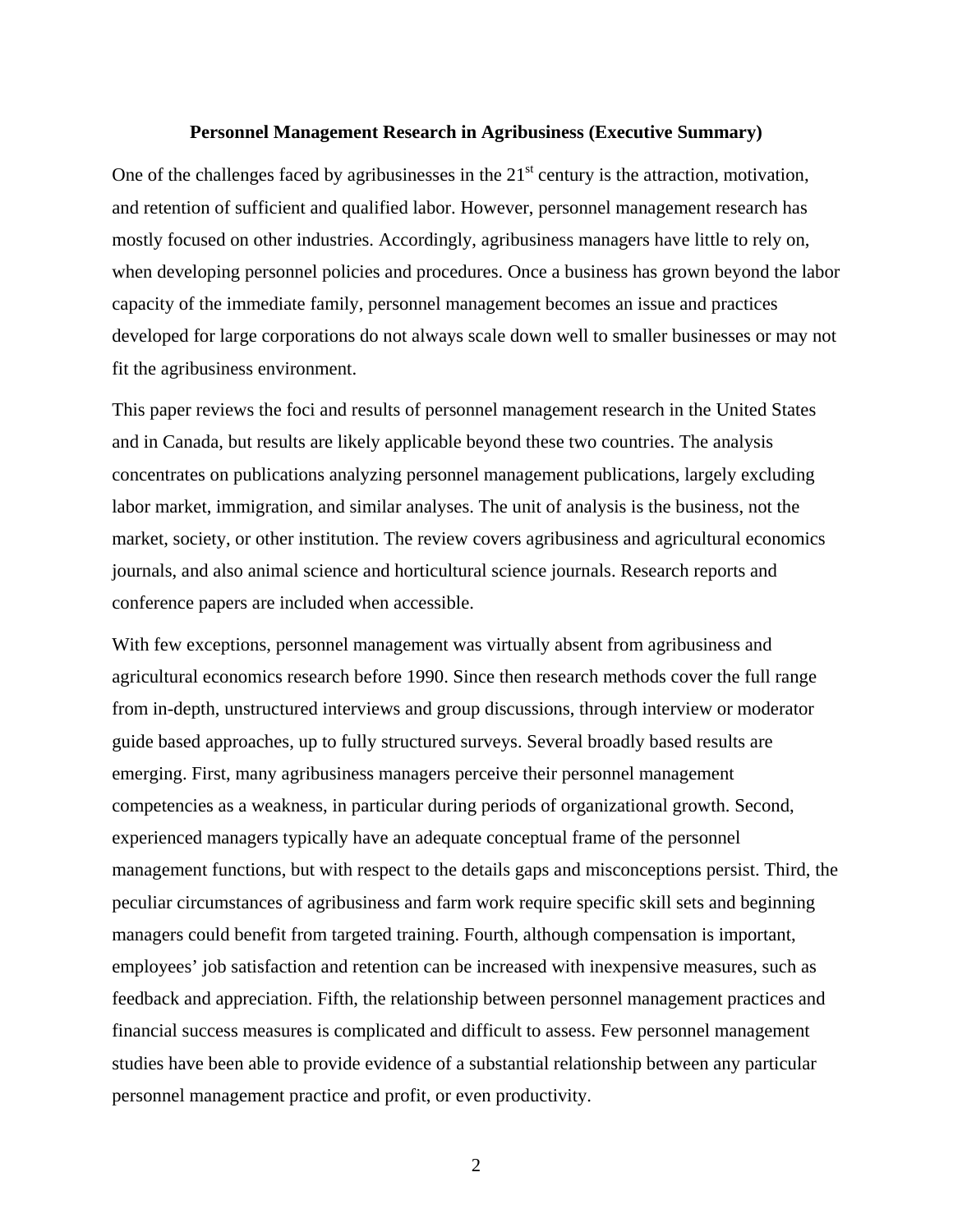## **Personnel Management Research in Agribusiness**

### **Problem Statement**

One of the challenges faced by many agribusinesses and farms in the  $21<sup>st</sup>$  century is the attraction, motivation, and retention of sufficient and qualified labor. Although this problem is more pronounced in industrialized and developed economies, growing and transitional economies, including China, also face a lack of interest in agricultural work. In addition, personnel management research has mostly focused on other industries, neglecting agribusiness. Accordingly, agribusiness managers have little to rely on, when developing personnel policies and procedures for a growing business. Once a business has grown beyond the labor capacity of the immediate family, personnel management becomes an issue and practices developed for large corporations often times do not scale down well to smaller businesses or may not fit the agricultural or agribusiness environment.

#### **Farm Labor in the U.S.**

In 2007, U.S. hired farm labor comprised \$21.9 billion or 9.1% of total production expenses. That was an increase in monetary expenses of \$3.3 billion, compared to \$18.6 billion in 2002, but a decrease in percentage of expenses. In addition, contract labor amounted to \$4.5 billion in expenses or 1.9% of total production expenses, up \$1.1 billion from 2002. Custom work and custom hauling, which includes machinery costs was up by \$0.8 billion at \$4.1 billion; 1.7% of total production expenses (2007 Census of Agriculture). Hired labor was the third largest expense group behind purchased feed and purchased livestock and poultry. But farm labor expenses are not equally distributed regionally. According to Kandel, total farm labor expenses amounted to 22.3% of the cash receipts in California, but only to 2.5% in Iowa in 2006. The top five states in terms of payroll expenses were California, Florida, Texas, Washington, and Oregon. They account for 42.8% of the expenditure on hired labor in the U.S.

Runyan reported that 1910-19 the share of family labor of total farm employment was 75%; 1990-99 this share had declined to 64%. While total farm employment is declining, the role of hired workers is increasing with increasing farm sizes. However, farm wages rank near the bottom of all occupational groups, second only to private household work (Runyan). This fact may be ameliorated, at least in part, by lower cost of living expenses in rural communities (Gisser and Davila). By agricultural specialization, hired labor is most important for horticultural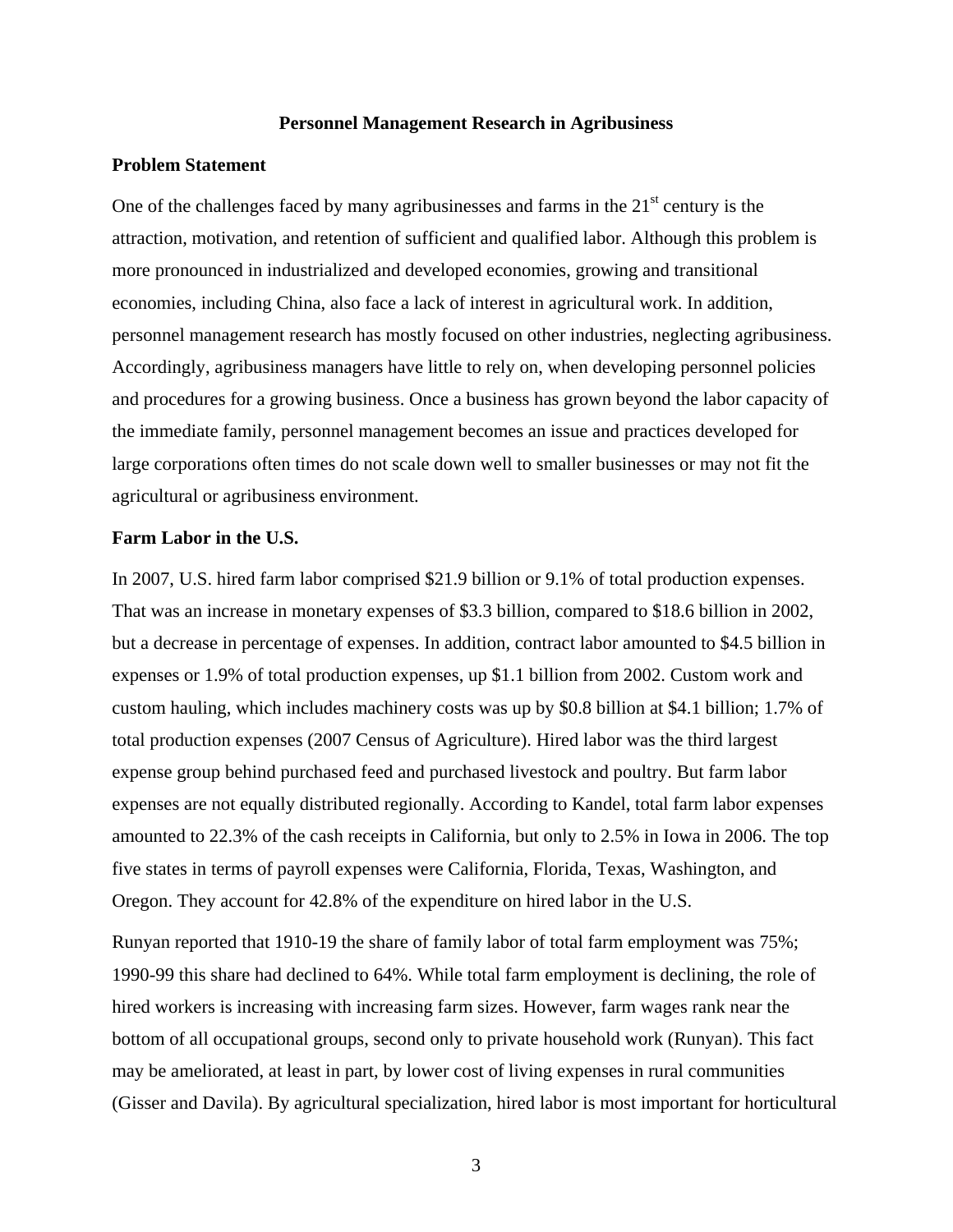operations (tree nurseries, ornamentals, fruit, and vegetables) and in dairy farming, followed by livestock and poultry farming; hired labor is least important in field crops.

## **Objectives**

This paper reviews the foci and results of personnel management research in agriculture and agribusiness in the United States and in Canada, but results are likely applicable beyond these two countries. The goal of the review is to extract the lessons learned and derive guidance for both agribusiness management practice and future research. The specific objectives are to (1) analyze the state of the art of personnel management research in agribusiness, in particular agricultural production, including an analysis of research methods; (2) determine the main themes with respect to (a) research questions and (b) empirical fields; and (3) summarize empirical results to (a) provide a foundation for manager training and decision support and (b) serve as a roadmap to future research projects.

### **Procedures**

Geographically, this paper focuses on the United States and Canada and the review is limited to publications in English. The analysis concentrates on publications analyzing personnel management questions, largely excluding labor market, migration, immigration, and similar analyses. Labor market, migration, and immigration studies are important to understanding the agricultural labor problem and a considerable amount of work has been done on these questions (see, e.g., Devadoss and Luckstead; Ise and Perloff; Martin and Taylor; Taylor; Tran and Perloff; Walters, Emerson, and Iwai). Less work has been published on personnel management functions and the use of different management practices in agribusiness.

Personnel management functions include practices to recruit, train, manage, organize, evaluate, compensate, discipline, and terminate employees, as well as, questions of job satisfaction, motivation, and retention. Therefore, the unit of analysis is the agribusiness or farm, not the market, society, or other macro institution. The review covers agribusiness and management journals, agricultural economics journals, and also animal science and horticultural science journals. In addition, research reports and conference papers (gray publications) are included when accessible and relevant.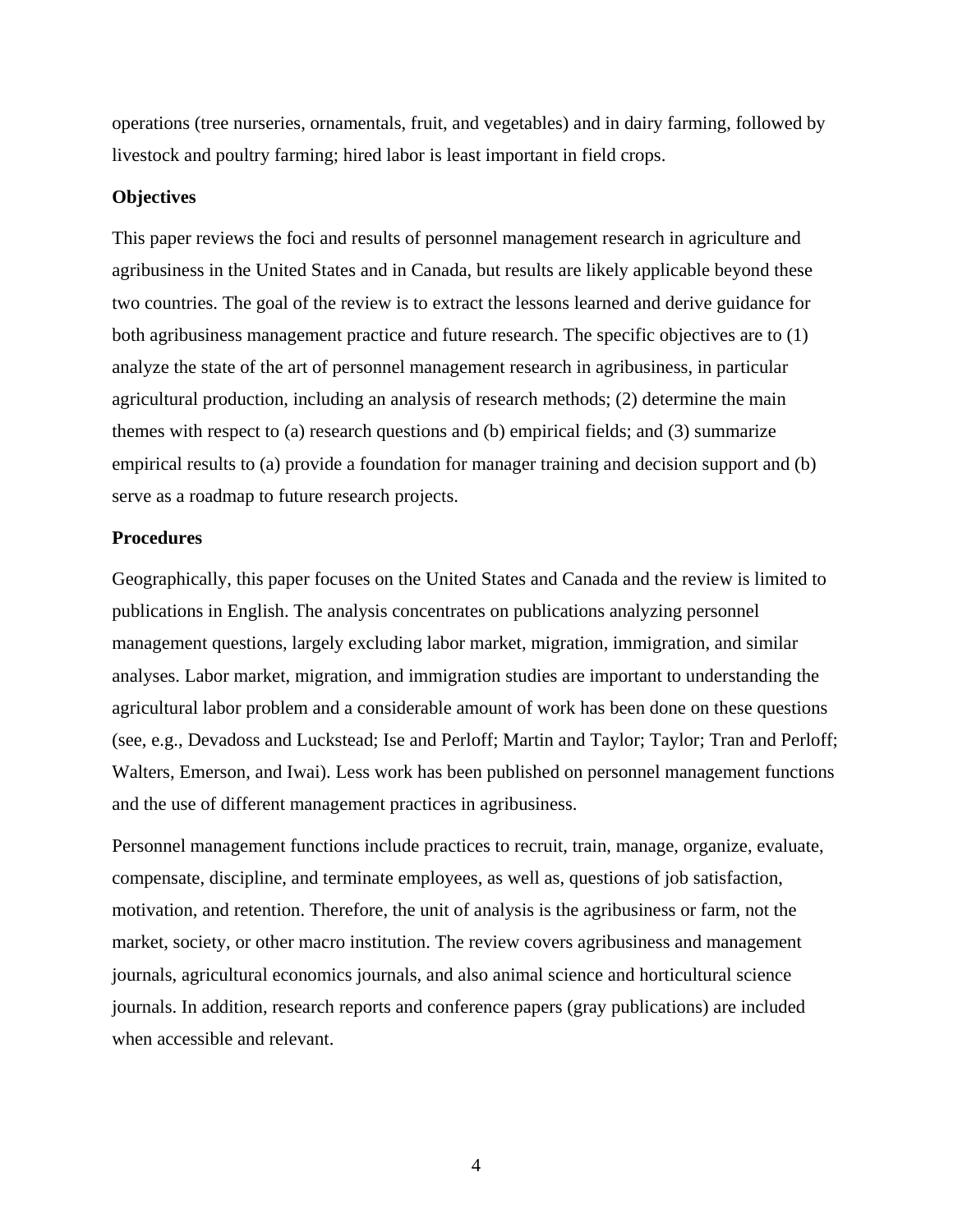Articles reporting on empirical research, as well as, review articles were content analyzed with respect to the objectives outlined above. A qualitative analysis method was used to determine the personnel management questions addressed, the research methods, the empirical field, the specific results with respect to the questions addressed, and the broader implications of each article. Only articles meeting the criteria summarized above are included in the discussion of the main themes and in the summary tables. Furthermore, although this paper is based on a comprehensive review, it cannot claim to include every study in this field.

## **State of the Art**

Before 1990, personnel management was virtually absent from agribusiness and agricultural economics research (Howard and McEwan; Rosenberg and Cowen), with very few exceptions (e.g., Adams, How, and Larson). For the agricultural field, personnel management research basically began in the early 1990ies, but many of these studies are difficult to access, because they have been published as conference or working papers, or in trade magazines, not in peer reviewed journals. Until the end of the 1990ies, studies remain few and common themes are yet to develop, with the possible exception of job attitudes, which appear as an early focus (e.g., Adams, How, and Larson). Additional themes emerging later include managers' conceptualization of the personnel management functions, managers' personnel management competencies and practices, and the relationship between personnel management practices and organizational outcomes.

Few studies focus on one particular personnel management function; more studies encompass a broad array of functions and the related management practices. Exceptions are studies of the management and preferences of migrant workers and of compensation (table 1). Compensation studies in agribusiness frequently are limited to a description of actual wages and their distribution, sometimes not including benefits, and not relating compensation to organizational outcome variables (see, e.g., studies cited in Maloney and Milligan). Examples of compensation studies, which transcend this limitation, are a pay method and performance study (Billikopf and Norton), a study of the effect of compensation and working conditions on retention (Gabbard and Perloff), and studies of the relationship between wage, production technologies, and farm size (Hurley, Kliebenstein, and Orazem; Yu et al.). Gabbard and Perloff found that for the same monetary investment employee benefits increase the probability of retaining good workers more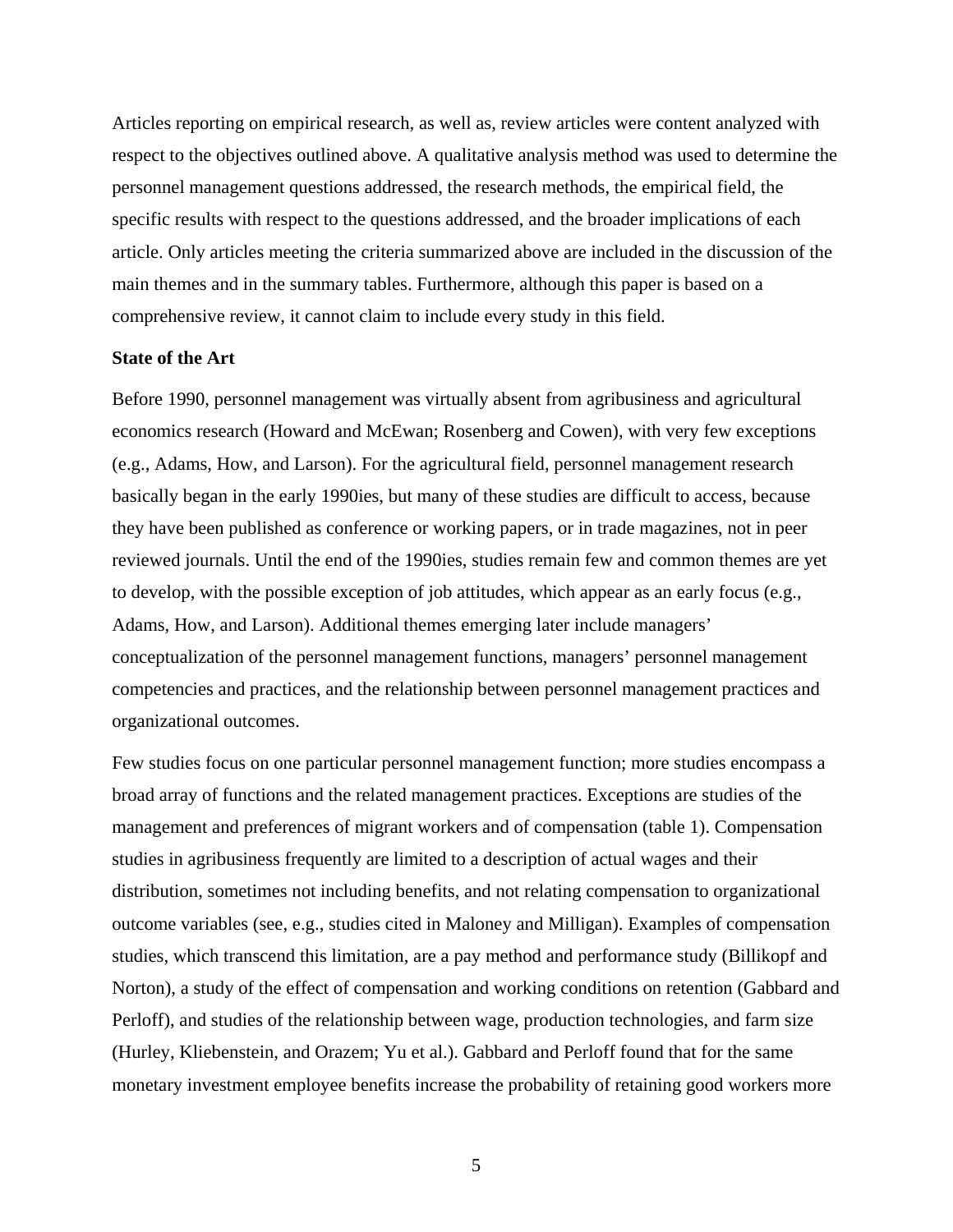than higher wages. Strochlic et al. also found benefits to increase retention. No relationship between wages and retention rates was found by Miklavcic, as well as Strochlic et al.

Considering that, regardless of the personnel management model used (see Delery and Doty for the universalistic, contingency, and configuration models), specific management practices cannot be considered to function in isolation and independent of other practices. Conclusions based on such studies of singular practices would be limited. Therefore, even researchers interested in a particular personnel management function and in comparing relevant practices for this function, would have to take a more integrative approach and describe other practices to provide context. Empirical evidence for the relevance of the integrative approach in agriculture and agribusiness was provided in Adams, How, and Larson; Chacko, Wacker, and Asar; and Mugera and Bitsch.

Despite many commonalities between different branches of agricultural production, the type and conditions of work vary, as does the dependency on weather and growth cycles, e.g., comparing vegetable production to swine production. Both researchers and practitioners therefore will primarily look at the research matching their current undertaking most closely. Studies vary in their empirical coverage, with respect to the scope of farming specializations included, from studies focused on a single specialization (e.g., floriculture) to studies including multiple specializations (e.g., horticulture, including floriculture, fruit and vegetable production), and the scope of personnel management functions analyzed, from single function studies (e.g., compensation; see above) to studies including selected or multiple functions (table 1). Dairy farming stands out as the specialization most likely to be researched. Given that hired labor plays an even larger role in horticultural production than in dairy farming, the reasons for the higher interest in personnel management in dairy research are not obvious.

The *Journal of Dairy Science* published papers of a *Symposium: Dairy Personnel Management* as early as 1993. In addition to the dairy studies reported in table 1 that address personnel management specifically other studies of dairy farming included personnel management questions in broader studies of farm expansion (Bewley, Palmer, and Jackson-Smith; Hadley, Harsh, and Wolf; Stahl et al.). These studies found that personnel management competencies are most important for the success of farm expansion, but these competencies are also most challenging for farm managers. After an expansion, managers are more likely to use formal practices with respect to all major personnel management functions (Stahl et al.), but some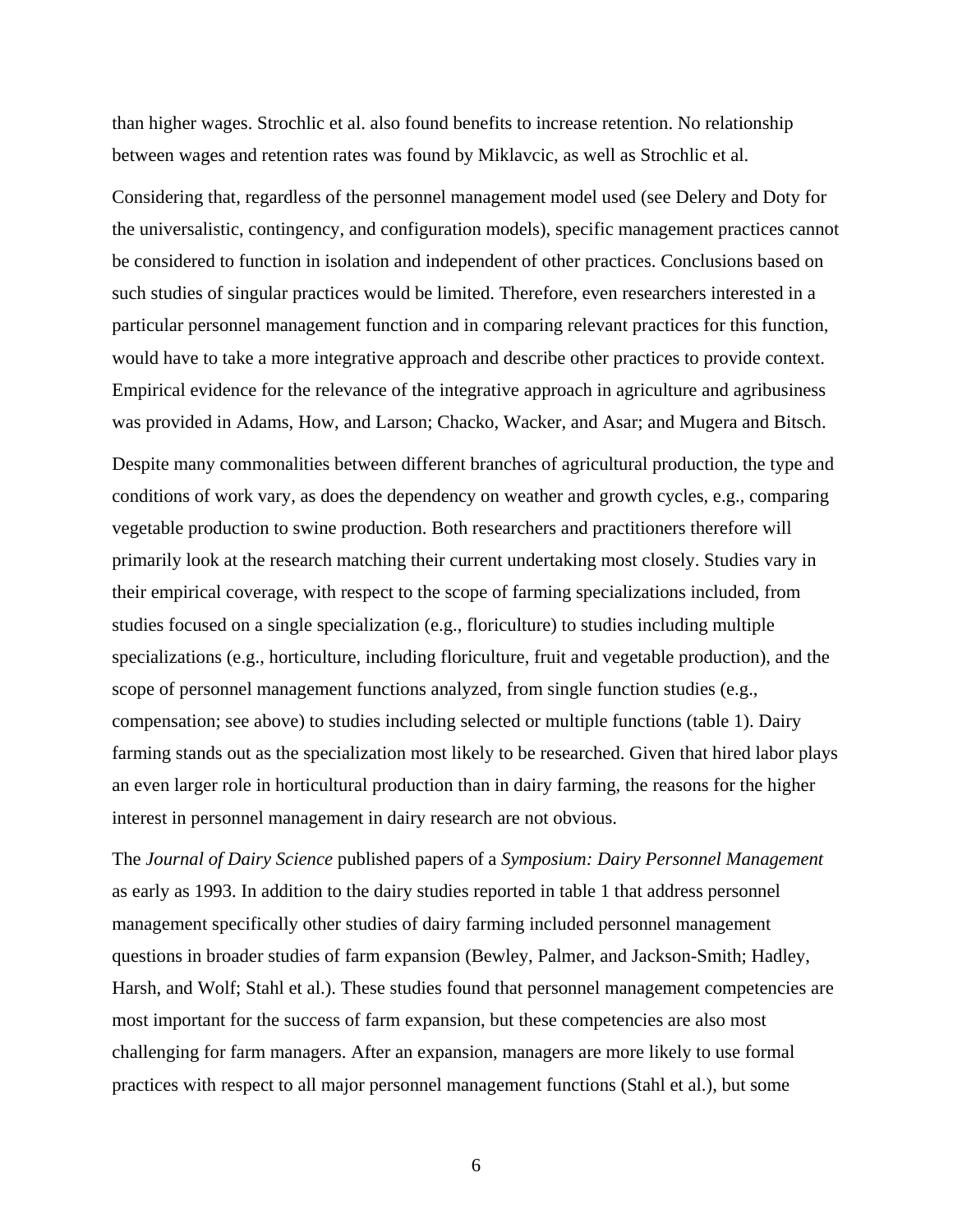problems, such as communication, persist (Hadley et al.), although managers spend more time on personnel management. Also, personnel management education for large dairy farms has been emphasized as an opportunity for extension programming (Brasier et al.).

A relatively new arena of research, which cuts across different agricultural specializations, is the interface of personal management and sustainable or organic production. The questions being asked include whether sustainable and organic agriculture are inherently beneficial to employees, whether the commitment to sustainability does or should include a social component, and whether a fair labor certification approach would be beneficial to producers (e.g., Shreck, Getz, and Feenstra; Strochlic and Hamerschlag; Strochlic et al.). Although a majority of certified organic farmers in California believe that organic agriculture is more socially sustainable than conventional agriculture, there is little support to include criteria on working conditions in the organic certification (Shreck, Getz, and Feenstra). On the other hand, Strochlic et al. found considerable interest in a fair labor certification (59% of respondents).

## *Research Methods of Empirical Studies*

Considering the early stage of personnel management research in agribusiness, research methods were expected to be mostly exploratory and qualitative (Bitsch 2000 and 2005). However, research methods cover the full range from in-depth, unstructured interviews and group discussions, through interview or moderator guide based approaches, up to fully structured surveys administered at the business site or off-site one-on-one or in a group setting, over the phone, or mailed questionnaires (table 2). Fornaciari and Dean found a similar phenomenon in the study of religion, spirituality, and management, where research methods also include many quantitative approaches, despite the early stage of the research field. Reasons for the seemingly early venture into highly structured and quantitative research approaches are more likely to be caused by expectations set up in the qualification process of researchers, professional pressures regarding publication outlets, and differing prestige of certain research approaches in researchers' professional fields than by research considerations.

Although, this review of studies of personnel management in production agriculture and agribusiness cannot claim completeness, the number of studies employing unstructured or moderately structured methods (first two columns in table 2) appears lower than the number of studies employing highly or very highly structured methods (last two columns in table 2).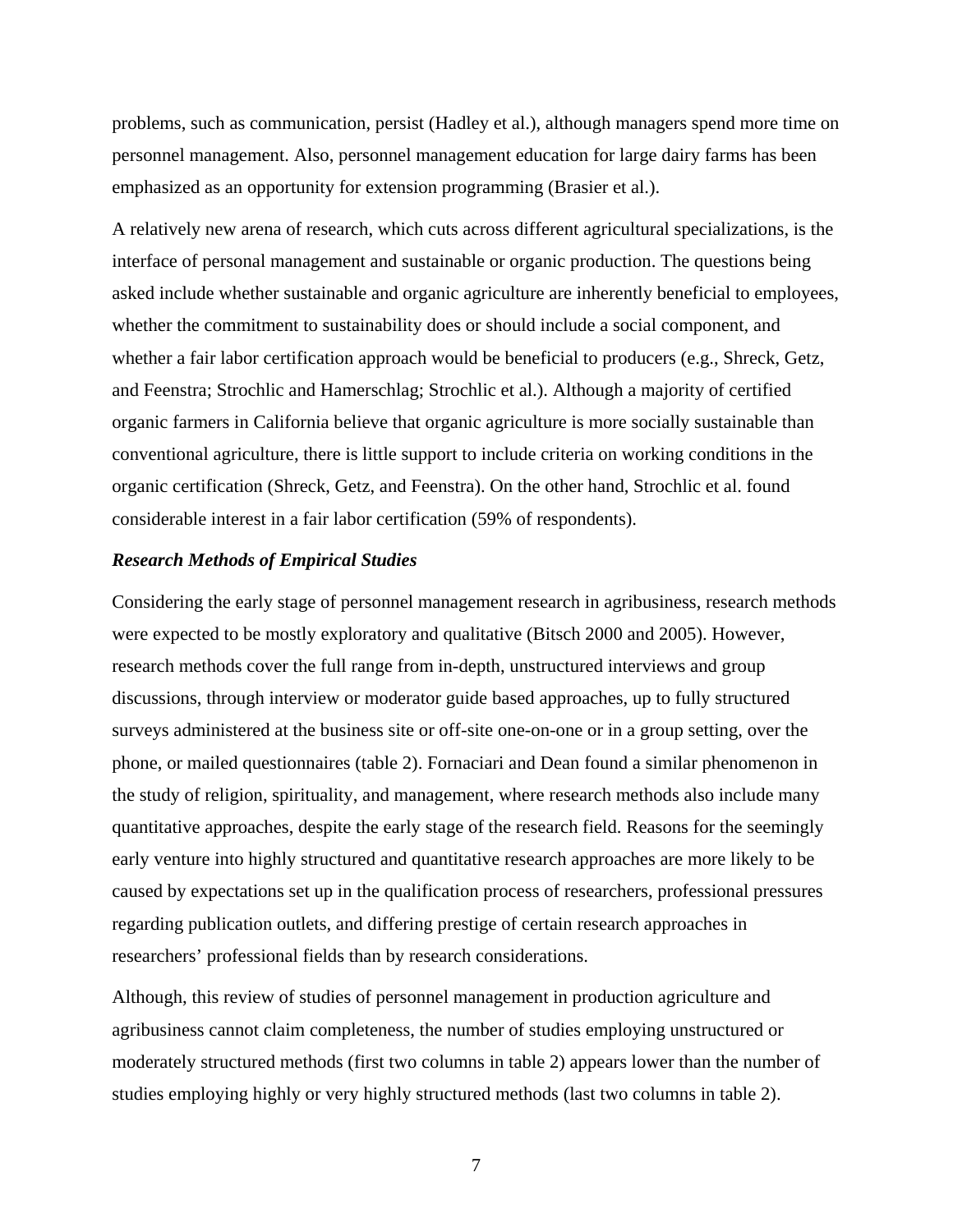However, even many of the quantitative, highly structured studies did not attempt (or accomplish) representative sampling and, therefore, their generalizability can only be judged based on their descriptions of the research approaches and the methods used, and the comparison of results across studies. As a result, researchers and practitioners planning to use studies of either research approach may need to analyze the original sources and pay close attention to details, before evaluating the applicability of their results to a different context.

Most studies rely on a single method for data collection and multi-method studies are rare. An exception is the case study approach of best management practices by Strochlic and Hamerschlag that employed a variety of methods including semi-structured interviews with farm managers, focus groups with employees, and informal interviews with key informants. Multimethod approaches are likely to yield more valid results, due to the method triangulation involved.

The method used most often by personnel management researchers in production agriculture and agribusiness is a survey questionnaire (table 2). Questionnaires are administered in a variety of ways, most frequently in person, which is more likely to garner to reliable results than mailed questionnaires, given the sensitivity of many personnel management questions, but also requires more resources. The number of studies using a mailed questionnaire is surprisingly high, considering the difficulty of developing a questionnaire that is fully understood by potential research participants. Other methods used frequently are moderately structured interviews either in an individual setting or set up as group discussions. Although resource intensive, these latter approaches are more likely to gather reliable data and allow for in-depth study of research questions than the more highly structured approaches, given the early stage of the field, the lack of common understanding of personnel management terms of potential research participants and researchers, and the multitude of interactions between personnel management practices.

## *Managers' Conceptualization of Personnel Management Functions*

As early as 1967, Adams, How, and Larson observed that some farmers seem to have much fewer difficulties in finding and keeping the workforce they needed than other farmers in a comparable situation. Their research showed that this difference was not a chance occurrence, but that these farmers had invested considerably in the relationships with their workforce and carefully developed their personnel management practices. Similarly, Rosenberg and Cowen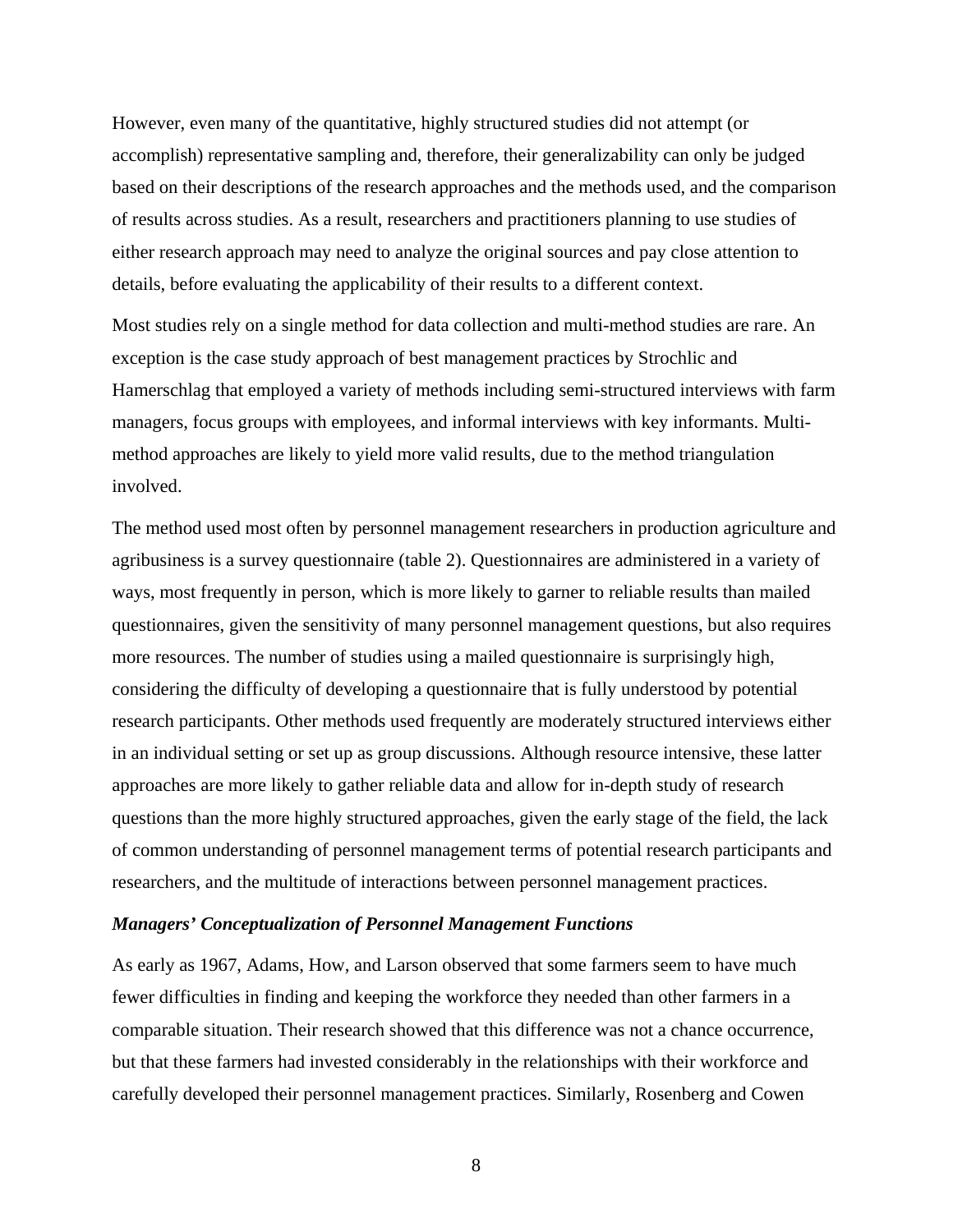found dairy managers' assumptions about their workforce to correlate with their milk output, and suggest that those assumptions guide the choice of organizational structure and the management practices. Hence, it may be concluded that managers' perception of which personnel management functions need to be given attention and which practices are available to them, will be the determinants of their management choices.

After 2000, a renewed effort to delineate the field of agricultural personnel management resulted in three studies using focus group discussions to identify management practices in different areas of agricultural production and services, to describe their advantages and drawbacks from managers' perspective and to critically review these practices. As a research method, focus group discussions are useful to integrate research and extension goals. The interaction between research participants and between research participants and the researchers triggers learning processes. In addition, relationships are developed and reinforced, which not only increase openness during the research process, but encourage participation in educational programs. During the research process, knowledge deficits can be diagnosed (Bitsch 2004).

Bitsch und Harsh convened five focus groups with managers and owners of greenhouses, tree nursery operations, and landscape operations in Michigan. The study showed that horticultural managers conceptualize personnel management and its challenges and opportunities along the management process: recruiting and selection, training and development, performance appraisal and discipline, careers and relationships, and compensation. For the research participants, hiring immigrants and labor legislation were also important HRM topics.

In addition, Bitsch et al. convened four focus groups with dairy farmers and managers. Their perceptions of personnel management functions were similar to the horticultural study, and differences were mostly due to the more seasonal character of labor needs in the earlier study. Discipline was more important in dairy farming, because the continuous availability of work creates the need for terminating and replacing some employees who do not perform at the expected level. Seasonal operations often deal with these employees by providing less work to them, laying them off before the end of the season, and not recalling them for the following season. While horticultural managers considered working conditions mostly as an image problem in recruiting, to dairy managers working conditions were a permanent stress on employees.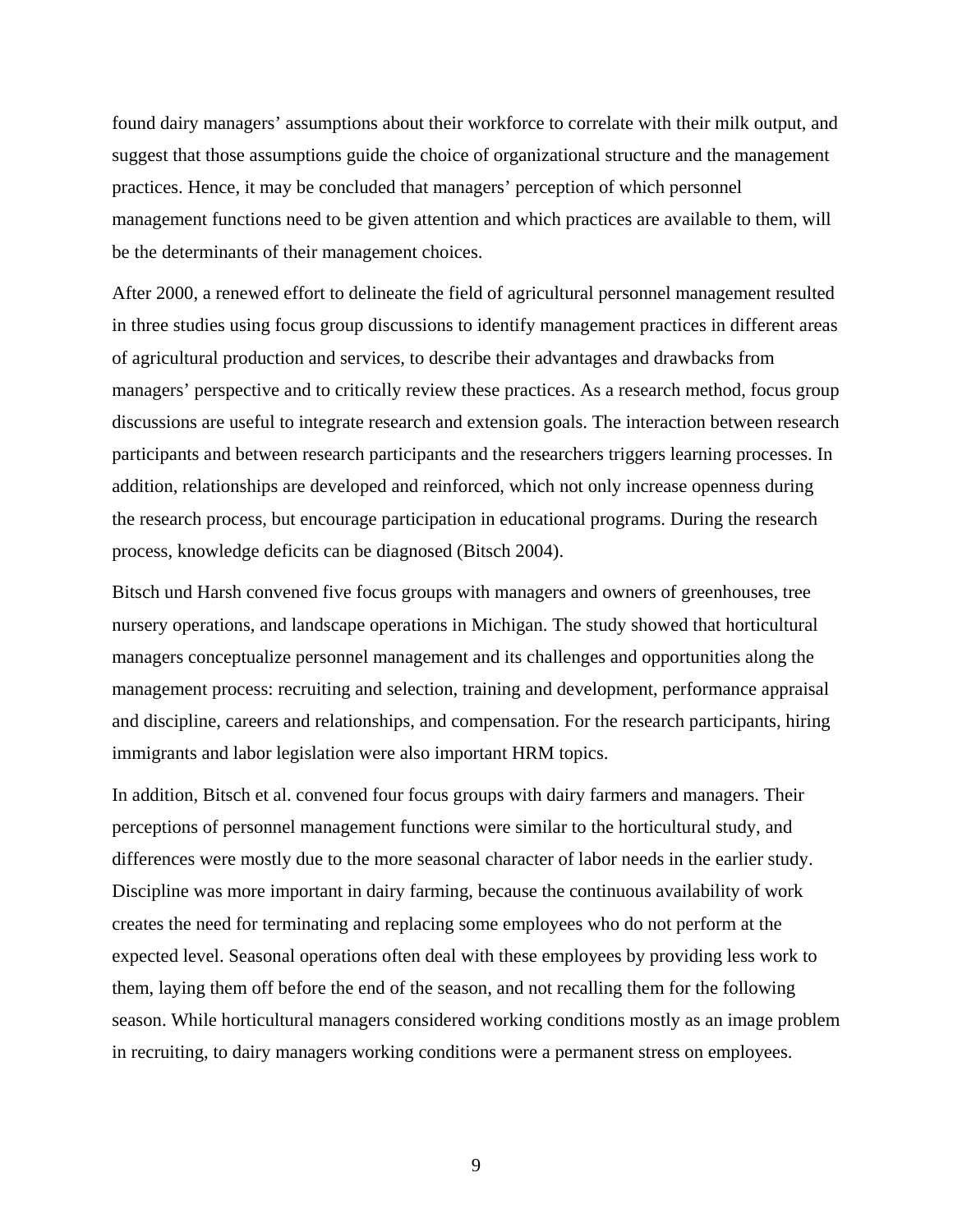Labor laws and regulations were less important in dairy farming, because few operations had their practices audited by government agencies at the time of the study.

Finally, Bitsch and Olynk (2008) convened six focus groups with owners and managers of pork farms in Kansas and Michigan and reanalyzed the transcripts of the second study. Results of this study served to refine the framework of agricultural personnel management developed based on the first two studies. The most significant extension is an additional set of personnel management practices regarding the performance management function. Performance management describes the daily, informal interaction between managers and employees, including informal feedback, task-related communication, setting priorities, and dealing with problems. Although these practices are important in the day-to-day management processes, there has been little discussion about them in the literature. Also, working conditions were extended to include the organizational structure, and the social environment at work was established as another arena to be monitored and consciously managed. The resulting framework of agricultural personnel management includes eleven management functions: recruiting, selection, hiring immigrant employees, training, working conditions and organizational structure, social environment, performance management, discipline, performance appraisal, compensation, and labor law and regulation.

#### *Managers' Personnel Management Competencies and Practices*

In a recent study, Stup, Holden, and Hyde identified competencies in different management areas on the senior and the middle management level of dairy farms through group discussions and then surveyed different managers about their comfort level with respect to these competencies. While managers were generally confident about their competencies, senior managers were least confident about their personnel management competencies (4.95 on a 7-point Likert scale, 1=very low, 7=very high, n=41). Middle mangers ranked themselves second lowest in personnel management competencies (4.41, n=22) and lowest in community service and public relations  $(4.05, n=20)$ .

Bitsch and Olynk (2007) developed a typology of required personnel management skills for successful management in animal agriculture based on ten focus groups with dairy and pork farmers and managers. The typology consists of five skill sets: motivator, housekeeper, model employee, counselor, and change agent. This typology shows a number of commonalities with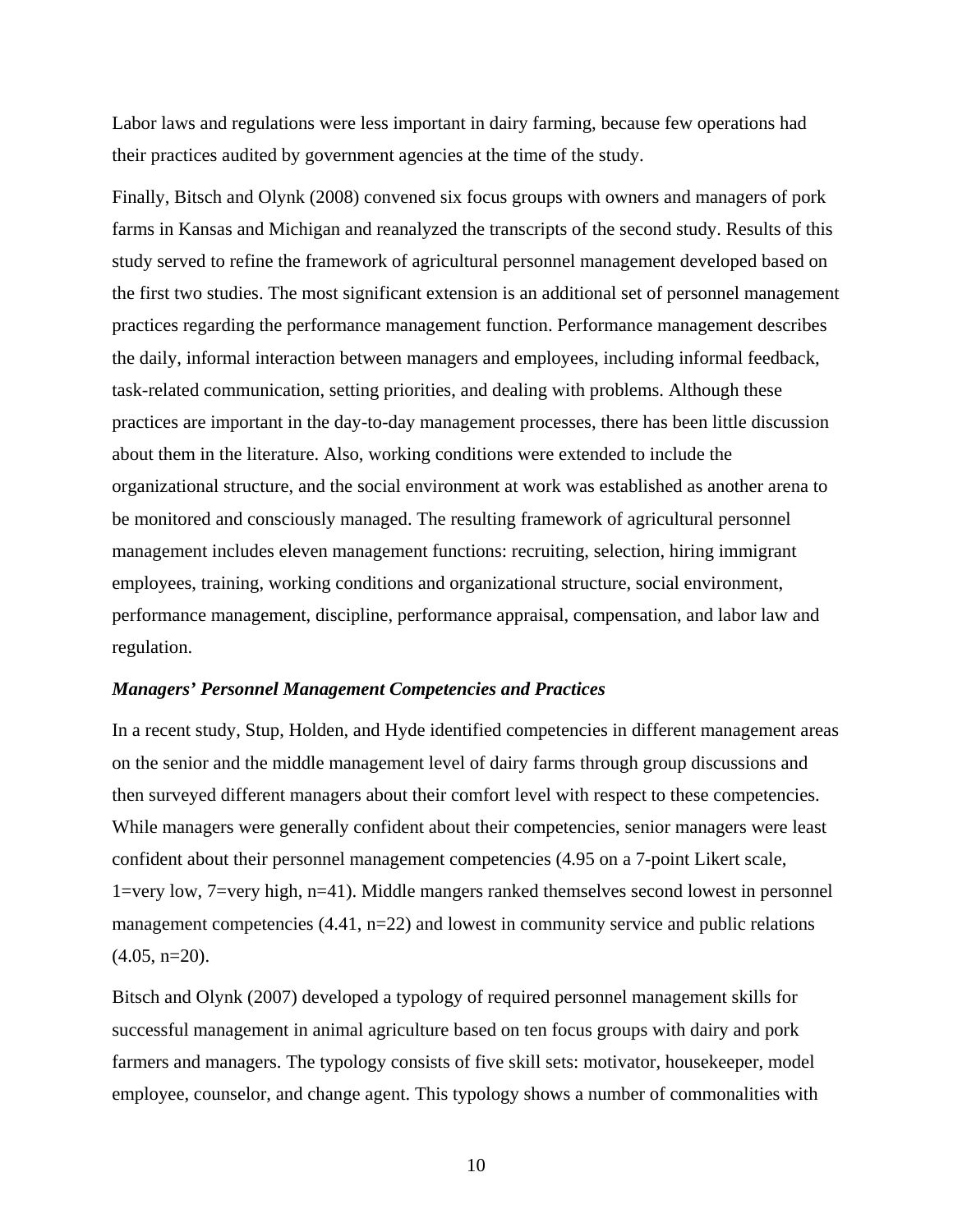the Competing Values Framework, used in general management education (Faerman, Quinn, and Thompson), but also industry specific differences. The motivator with the ability to train and motivate others, and to provide constructive feedback and the housekeeper with the ability to control, to lead, and to discipline others build the core of agricultural personnel management skills and also likely other production enterprises. In addition, the ability and willingness to be a model employee plays a surprisingly large role in agriculture. The function of the counselor, to support employees with their personal problems at work and beyond, was discussed less frequently by the research participants, but is necessary to prevent problems and to sustain employee productivity. The change agent initiates or implements innovations in the production process and was mentioned mostly by managers of larger farms. The authors point out that to be successful managers need to command a complete repertoire of skills including skills from each of the five types and not limit themselves to skills from only one type, for example, out of familiarity with certain behaviors (Hutt and Hutt).

The role and the functions of middle management are a field of agricultural personnel management with few studies, but increasing importance. Not only did the share and impact of hired labor increase with increasing farm sizes, and personnel management became more important, but supervisors and middle managers are also playing a larger role. Billikopf (2001) interviewed farm supervisors in California and found them to struggle with personnel management tasks. Bitsch and Yakura employed a case study approach to develop a grounded theory of agricultural middle management (see Bitsch 2005, on grounded theory applications in agribusiness; see Glaser and Strauss on the foundations of grounded theory).

The participating middle managers described an unexpectedly large number of different personnel management practices. Bitsch and Yakura suggested that these practices can be clustered into two basic types: traditional practices and participative practices. Traditional practices include reprimanding employees, orienting and training employees, monitoring and controlling employees, and dealing with conflict. Participative practices include accommodating employees (e.g., flexibility in schedules, task and team assignments), managing relationships with employees, providing information and goal setting, listening to employees, providing appreciation and feedback, rewarding employees (non monetary), modeling work behavior, peer control, manager-induced team building, and training by coworkers.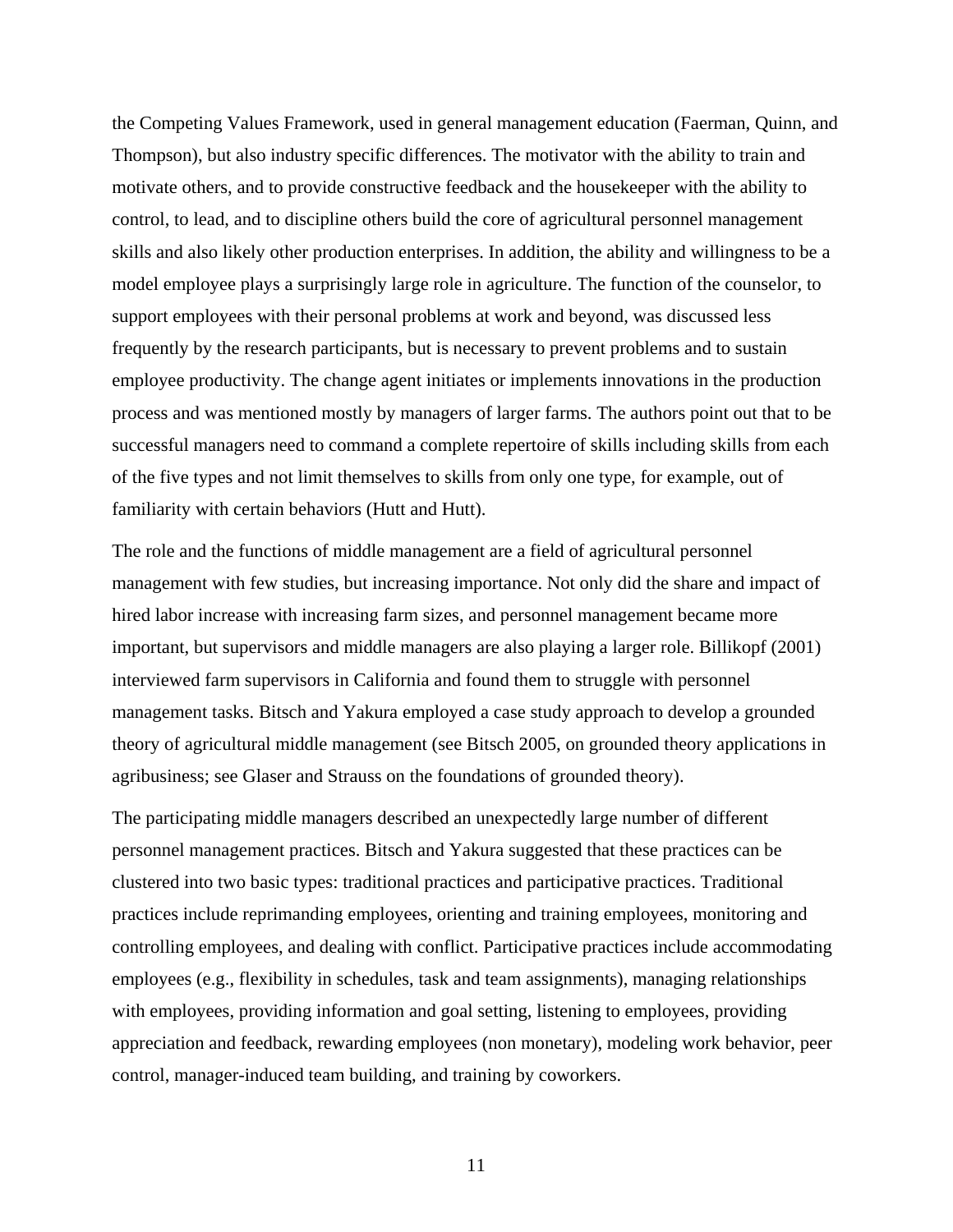Although this typology shows similarities with McGregor's Theory X and Y, Bitsch and Yakura underline a significant difference. For the participating middle managers, using traditional or participative practices was not correlated with individuals. Each manager used both traditional, as well as, participative practices. The authors suggest that management success corresponds rather with the number of practices individual managers command than with the type of practices they use more frequently. McGregor had assumed that participative managers would be more successful. Bitsch and Yakura pointed out that some managers did use few practices, whereas others were using the full breadth of the described practices. Given that day-to-day management consists of many different management situations, managers with a more complete repertoire are more likely to choose suitable practices.

## *Employees' Job Attitudes and Job Satisfaction*

Job satisfaction is considered both a goal in itself, as well as, a means to reduce turnover and increase motivation and performance. Although meta-studies found a smaller relationship between job satisfaction and these correlates than expected, several studies of job satisfaction in agriculture have been conducted during the past 50 years (see Bitsch and Hogberg). One of the more frequently applied models is the empirically grounded two-factor model by Herzberg et al. This model is particularly suited to structure the analysis of job attitudes and their context. Empirical evidence that indeed job satisfaction and job dissatisfaction are caused differently as predicted by the Herzberg et al. model is scant (Bitsch 2007).

Independent of the theoretical models and the research methods several common results emerge from studies of job attitudes in agriculture. Porter pointed out that half of the dairy farm employees surveyed in New Hampshire saw appreciation of their work as the most important factor for their performance. In addition, they mentioned open communication with their supervisor, good records, and control of the work situation; Porter concluded that financial incentives are less important. Adams, How, and Larson found financial incentives to be important for a satisfactory employer-employee relationships, but stressed the importance of consideration for workers as human beings, taking into account personal problems of workers and helping to find solutions, and getting the right fit of worker and job (see previous section for middle managers' practices for a similar finding). Bitsch (1996) in a study of tree nursery apprentices in Germany found that a large majority did desire higher wages, but almost half also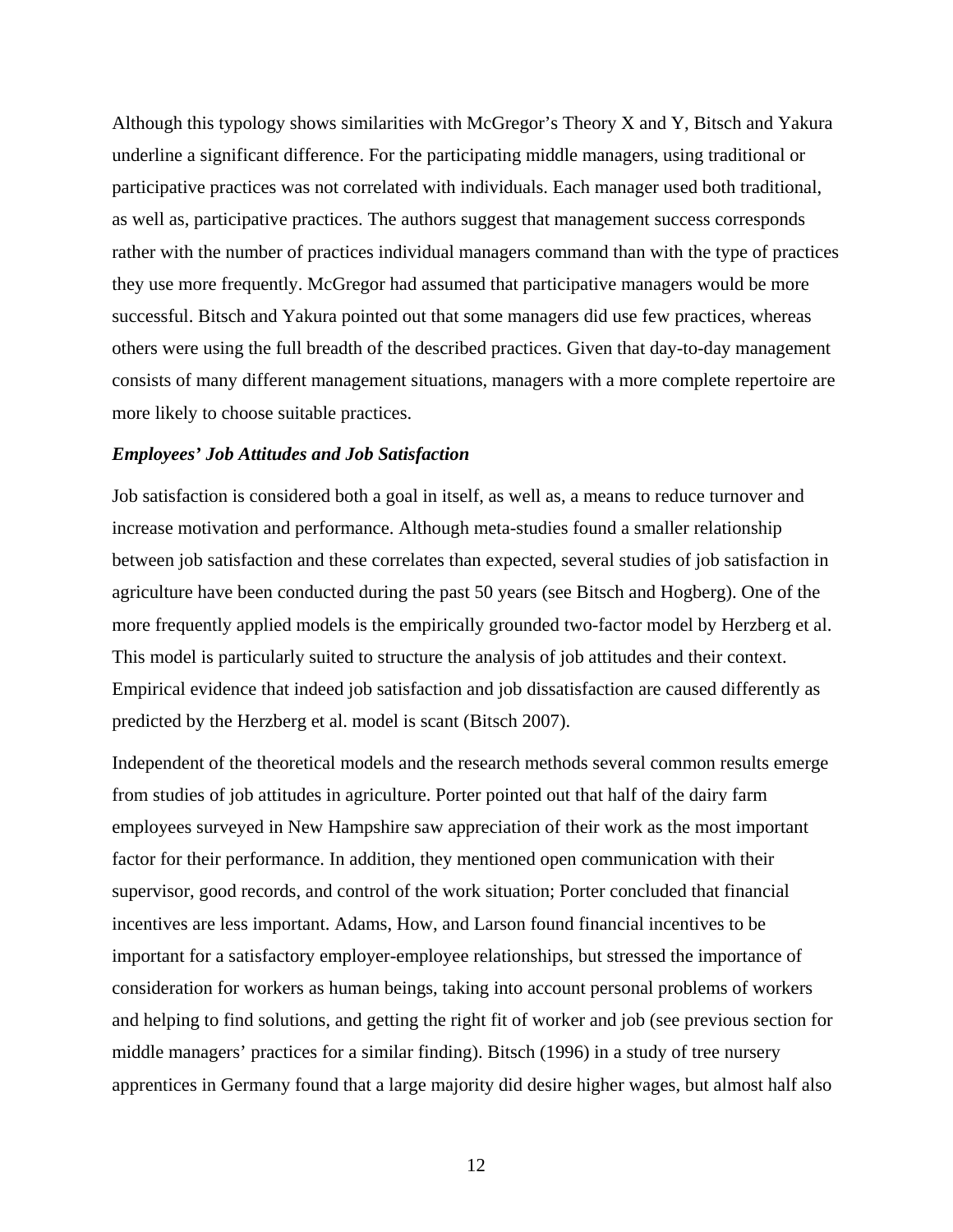desired increased appreciation, more training, and more responsibility for their tasks. More training was also requested by Spanish speaking dairy farm employees surveyed by Maloney and Grusenmeyer in New York. Surveying New York dairy farms, Fogleman et al. found that employees were least satisfied with the factor managers had most control over, that is performance feedback.

Billikopf (2001) had found supervisors in all branches of agriculture to be mostly satisfied with their jobs. More detailed case studies with horticultural operations found for employees without supervisory responsibilities (Bitsch and Hogberg) and also for supervisors (Bitsch 2007) that the same factors seem to contribute to job satisfaction, as well as, to dissatisfaction, depending on their availability and characteristics. For both groups of employees, job security, achievement, technical competency of the superior, and personal relationships at the workplace were more likely to be perceived as positive. The work itself and organizational procedures and policies were perceived as ambiguous, contributing to both satisfaction and dissatisfaction. Compensation was perceived rather negative, more negative by employees without supervisory responsibilities than by supervisors; the latter are likely to be higher paid and more likely to receive benefits. Employees without supervisory responsibility perceived their work/life balance more positive than supervisors; the latter are also less satisfied with their working conditions. Mainly, this was due to the fact that employees with supervisory responsibilities were expected to be available for work whenever required, whereas employees without supervisory responsibilities were given more flexibility. An earlier study in Germany, also had found that horticultural employees value flexible scheduling and benefit arrangements (Bitsch, Bromm, and Schalich).

#### *Relationships between Personnel Management Practices and Organizational Outcomes*

Relationships between personnel management practices and various organizational outcomes, such as productivity (Rosenberg and Cowen), profit (Adams, How, and Larson), or competitiveness (Chacko, Walker, and Asar; Mugera and Bitsch) have often been assumed, but infrequently been empirically researched. Owners and managers of agricultural operations also testify to a relationship between personnel management practices and farm level outcomes (Bitsch et al.; Strochlic and Hamerschlag). The few studies attempting the empirical description and measurement of these relationships in production agriculture and agribusiness have found limited evidence.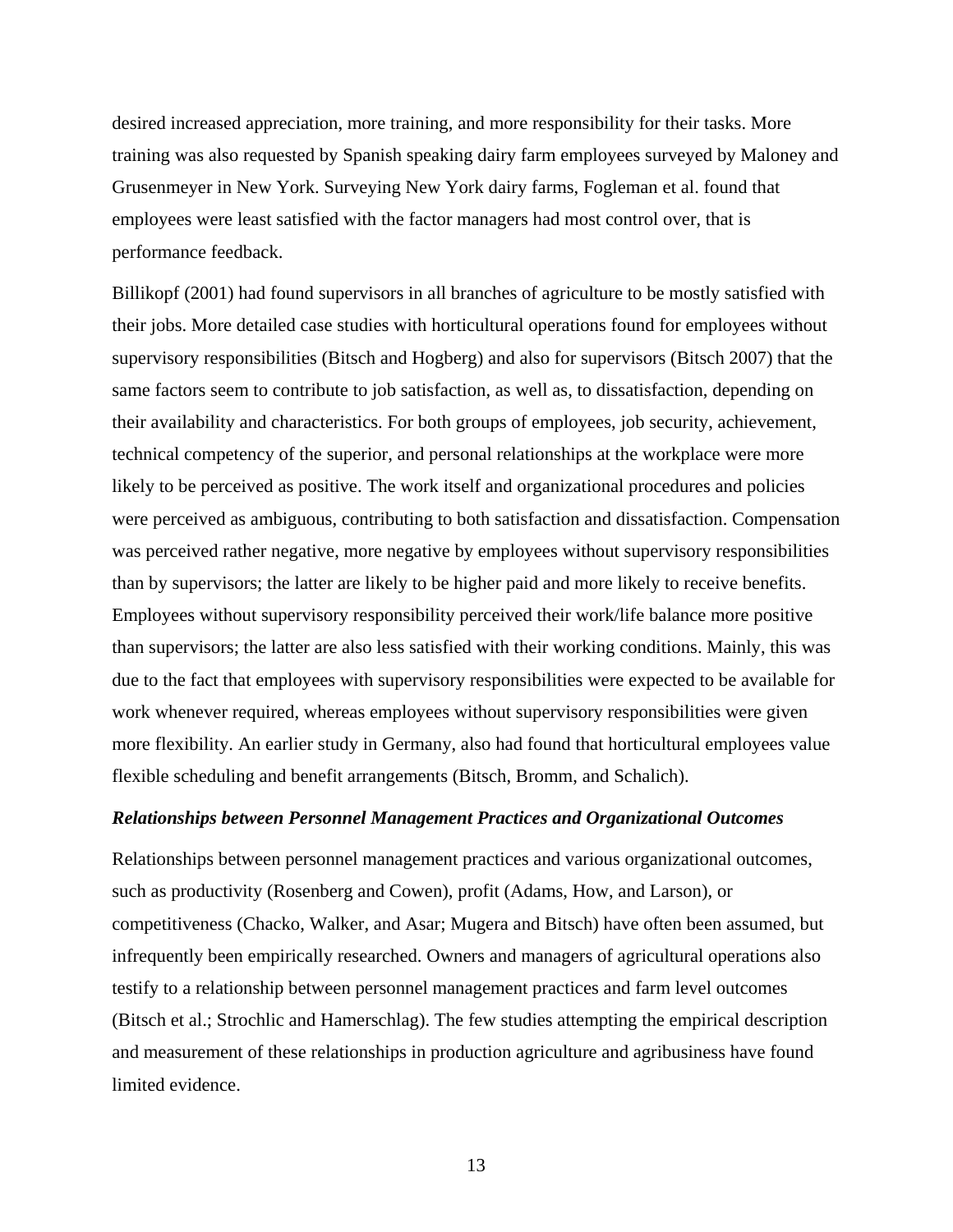Rosenberg and Cowen tested several personnel management practices' and management assumptions' impact on dairy farm productivity, including prevalence of Theory Y assumptions (McGregor), upward and downward responsibility diffusion, employee selection procedure, employee assessment criteria, and employee performance feedback, along with record use and herd size. In addition to record use, the authors found that Theory Y assumptions and the amount of feedback provided to employees impacted productivity. Feedback has also been found to be important in employees' job satisfaction (Bitsch 1996; Fogleman et al.). Although management assumptions are likely to guide organizational structure, personnel management practice choice, and managers' communication and interaction with employees, the study did not provide evidence of the relationship between assumptions and particular practices.

Stup, Hyde, and Holden analyzed several personnel management practices of successful dairy farms in Pennsylvania, including milk quality incentives, performance reviews, employment of Spanish-speaking employees, use of standard operating procedures for milking, feeding, and reproduction tasks, continuing training, and use of job descriptions. Except for continuous training of employees, farm success did not differ significantly for farms using compared to farms not using these practices. While differences in definitions between Stup, Hyde, and Holden, and Rosenberg and Cowen and little overlap regarding the management practices researched, make it difficult to compare both studies, it should be noted that Stup, Hyde, and Holden did not find performance reviews to be significant.

Chacko, Wacker, and Asar compared perceptions of agribusiness managers with respect to the contributions of different technological and personnel management practices to their competitiveness. In general, managers ranked technological practices higher than personnel management practices. However, job security and measures of training and development were among the top ranked management practices. Job security has also been emphasized in job satisfaction studies (Bitsch and Hogberg; Bitsch 2007). Training has been found to stand out in Stup, Hyde, and Holden and has also been emphasized in job attitude studies (Bitsch 1996; Maloney and Grusenmeyer).

Based on managers' perception of particular technological and personnel management practices, Chacko, Wacker, and Asar also aggregated practices in a factor analysis and regressed these factors on perceived competitiveness. The regression analysis showed personnel management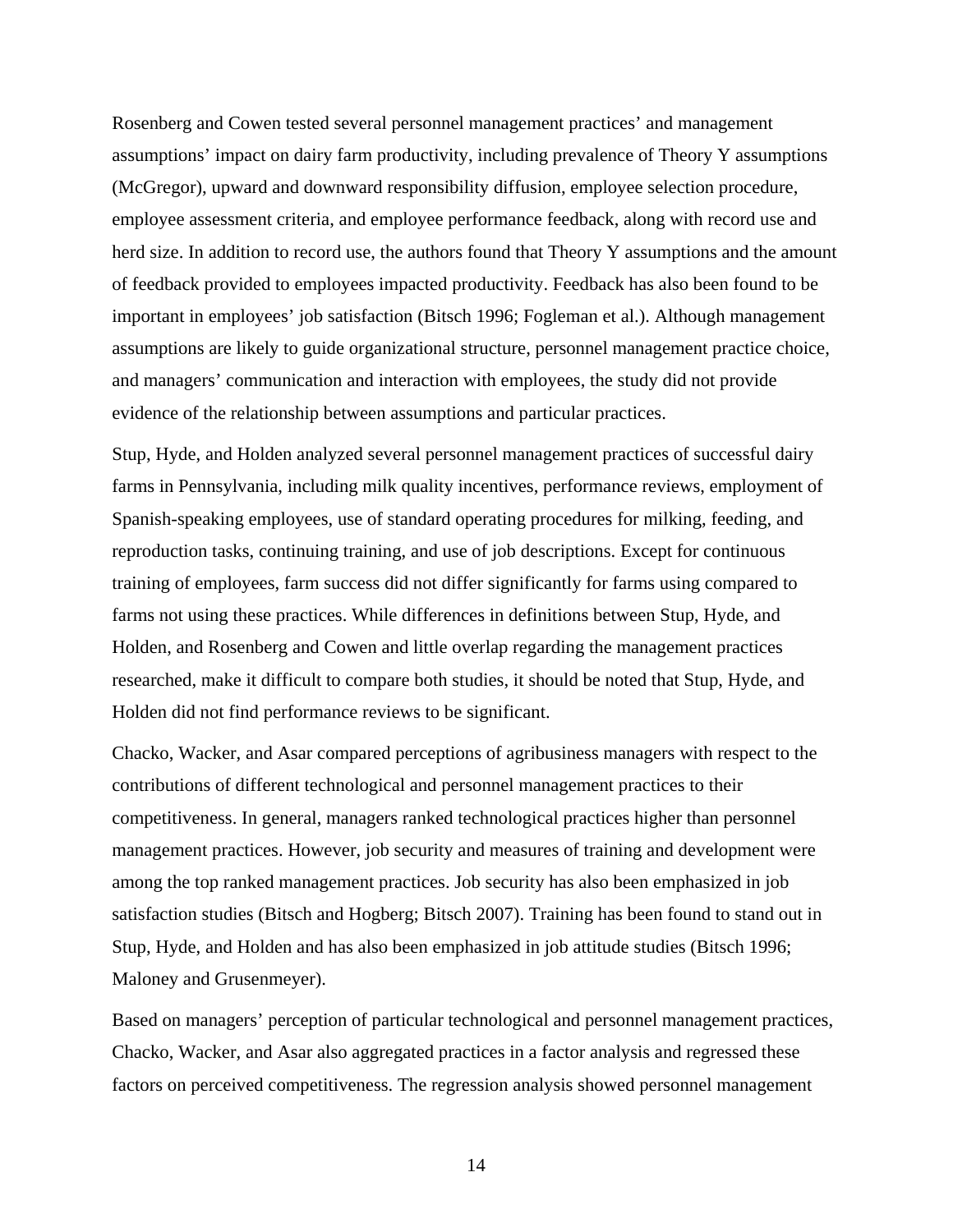factors to contribute to a higher extent to different measures of competiveness than technological measures. The employee commitment factor (job security, sharing of profits and gains) stood out as contributing to most competitiveness measures.

Mugera and Bitsch used a resource based perspective to analyze whether personnel management practices and the personnel itself constitute a competitive advantage for dairy farms (see Wright et al. for a general discussion of the application of the resource based theory to personnel management). The authors conducted case studies with dairy farms to analyze the integration of personnel management practices with each other (e.g., practices regarding recruitment, selection, training, and compensation) and their outcomes (e.g., voluntary turnover and termination). The case studies provided empirical examples of the applicability of the resource based theory and evidence of the use of personnel management practices as a competitive advantage. The authors emphasize that studies of isolated management practices may lead to misleading results, due to the importance of the integration of practices with each other. Therefore, they recommend an integrative approach to researching and changing personnel management functions.

Strochlic et al. surveyed 300 organic farms of various agricultural specializations with respect to their personnel management practices and organizational outcomes. They found significant relationships between an overall labor conditions score and 5- and 10-year retention rates, several occupational safety related practices and person-days lost due to accidents and injuries. No relationship was found between the surveyed management practices and supervisory costs or access to sufficient labor.

## **Conclusions**

Personnel management research in agribusiness has increased over the past 20 years, but the field is in an early stage of its development. Although agribusiness managers and organizations are demanding more decision support and training in personnel management, a rapid increase in research volume cannot be expected. The number of researchers giving this field more than cursory attention is relatively small compared to other agribusiness fields. Research funding is limited or unavailable for many agribusiness related personnel management questions. Peer reviewed articles are rare, because publication outlets lack sensible reviewers for this field and many editors do not perceive it as a priority.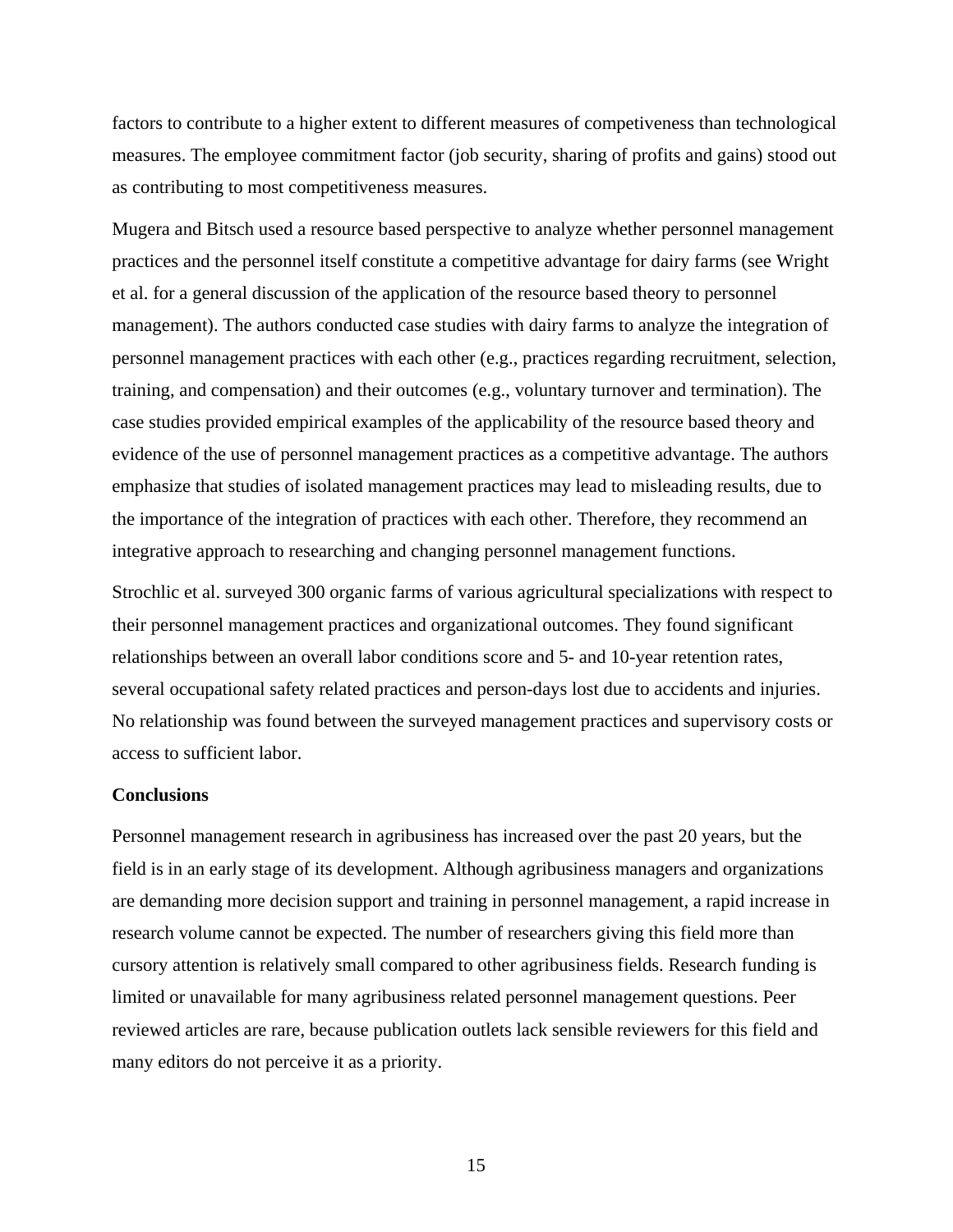Notwithstanding the early stage of personnel management research in agribusiness, several broadly based results are emerging. First, many managers on different hierarchical levels perceive their personnel management skills as an area of weakness. This weakness becomes more visible during organizational growth, when additional employees are needed and tasks change from production orientation to management, including management of more personnel. Growth processes have been researched mainly in dairy farming. Despite managers' perception of a lack of personnel management competencies, participation rates in educational programs targeting such skills are not very high.

Second, experienced managers typically have an adequate conceptual frame of the personnel management functions, and potential challenges and risks, at least regarding the big picture. They acknowledge all textbook personnel management functions (recruiting, selection, training, performance appraisal, compensation, discipline, and labor law and regulation), although they do not necessarily practice conscientious management with respect to all of these functions. For example, performance evaluation and discipline are rarely practiced. Also, gaps and misconceptions persist with respect to the details of each practice and potential alternative practices, and typically the details decide the success of these practices. On the other hand, managers perceive a need for additional practices, rarely discussed in the literature, with respect to performance management, the social environment at the workplace, working conditions and organizational structure, as well as, hiring immigrant employees.

Third, not only are the personnel management tasks outlined above numerous and often times difficult to balance, but they also result in challenging requirements with respect to the breadth and depth of management competencies and practices. Due to the peculiar circumstances of agricultural work, including long hours and family relationships, requirements of managers are not less stringent, but rather more demanding than in other sectors. Various new and unexpected tasks need to be mastered by newly promoted individuals who normally are not prepared to deal with these tasks. Learning management in agriculture is often limited to imitating the supervisor (Hutt and Hutt) and training in many cases consists of "sink or swim" (Bitsch and Yakura). Many farms could improve their HRM practices through preparatory and accompanying training of their supervisors and managers. On the other hand, given their lack of training, managers have acquired and are using a surprisingly large number of traditional, as well as non traditional, HRM practices.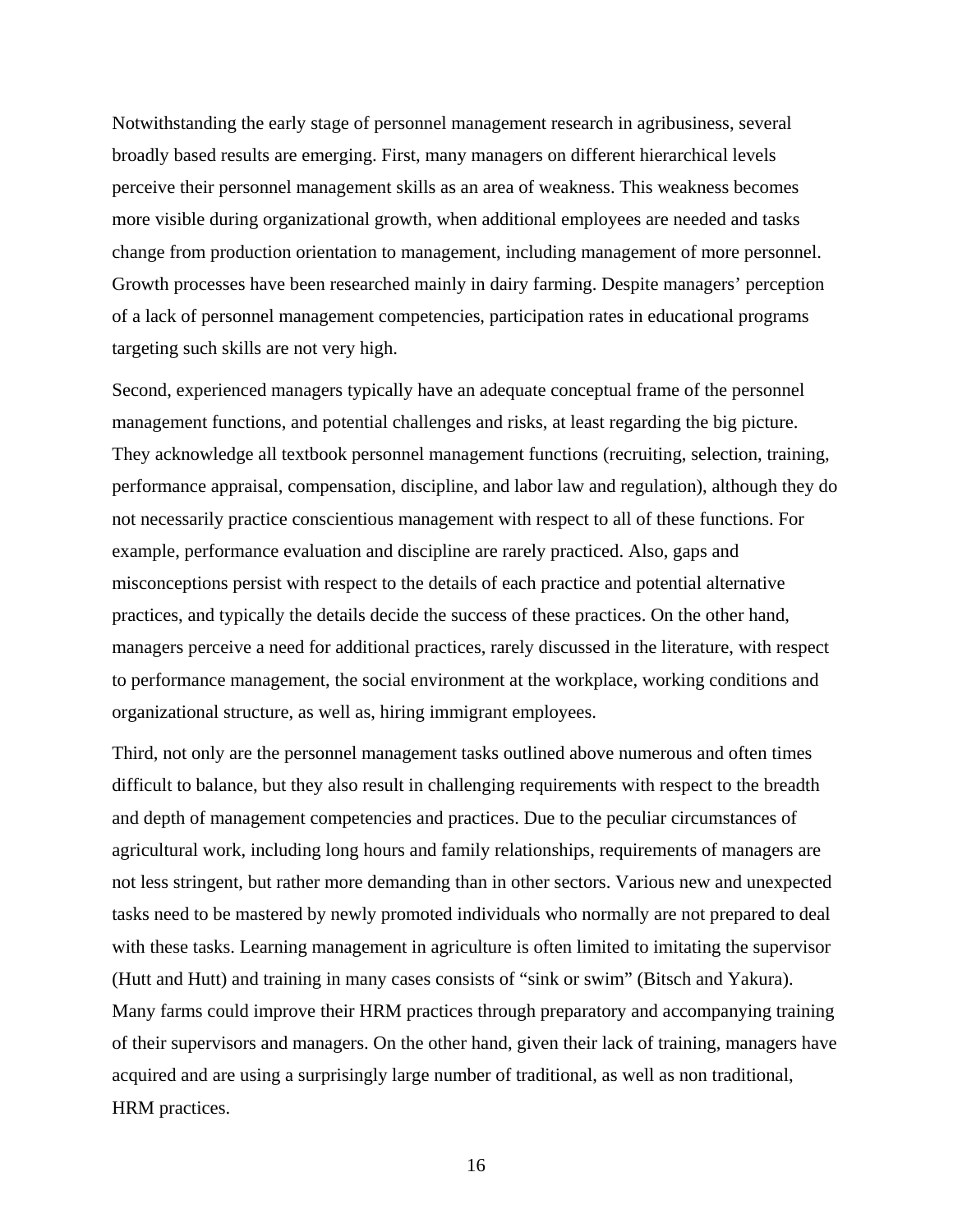Fourth, compensation is important, as can be expected, considering the low level of agricultural wages compared to other occupational groups. However, incentive systems are not necessarily preferred by employees (Porter; Strochlic and Hamerschlag). In many cases, job satisfaction can be increased with inexpensive measures, such as providing more feedback and appreciation for tasks well done. Similarly, many farms could use training and employee responsibility for task performance to increase productivity and job satisfaction. On the other hand, in general, employees seem satisfied with their work and specifically with its context. Flexibility, especially for employees without supervisory responsibility, and positive personal relationships at work, particularly with superiors, contribute primarily to job satisfaction. As Adam, How, and Larson stated, "Such relationships seem to be the end result of a combination of policies and practices on the part of farmers and of a genuine liking of farm work and their employers on the part of employees" (p. 60).

Fifth, the relationship between personnel management practices and financial measures of organizational success is complex and difficult to assess. Few personnel management studies in production agriculture and agribusiness have been able to provide evidence of a substantial relationship between any particular personnel management practice and profit, or even productivity. In particular, isolated practices do not usually show a statistical relationship with financial measures or even intermediate measures, such as productivity, retention, or supervision costs. Although this is to be expected according to the integrative model of personnel management, it hinders the development of manageable research projects that can be analyzed and described in a standard form. Additional problems stem from the lack of data availability and changing conditions and actors who also continuously develop new practices and strategies.

Compared to twenty years ago, when Howard and McEwan declared the absence of personnel management research in the agribusiness field, managers and researchers have more to build on today. A suitable framework of personnel management functions in production agriculture has been developed (Bitsch and Olynk 2008), on which manager training and future research can build. This framework must be broadened to encompass the agribusiness value chain as a whole.

Groundwork has been done to describe and conceptualize what managers do in their day-to-day practice to motivate and lead employees, and which competencies they need to acquire to be or become successful managers of personnel. In addition, a lot more is known about how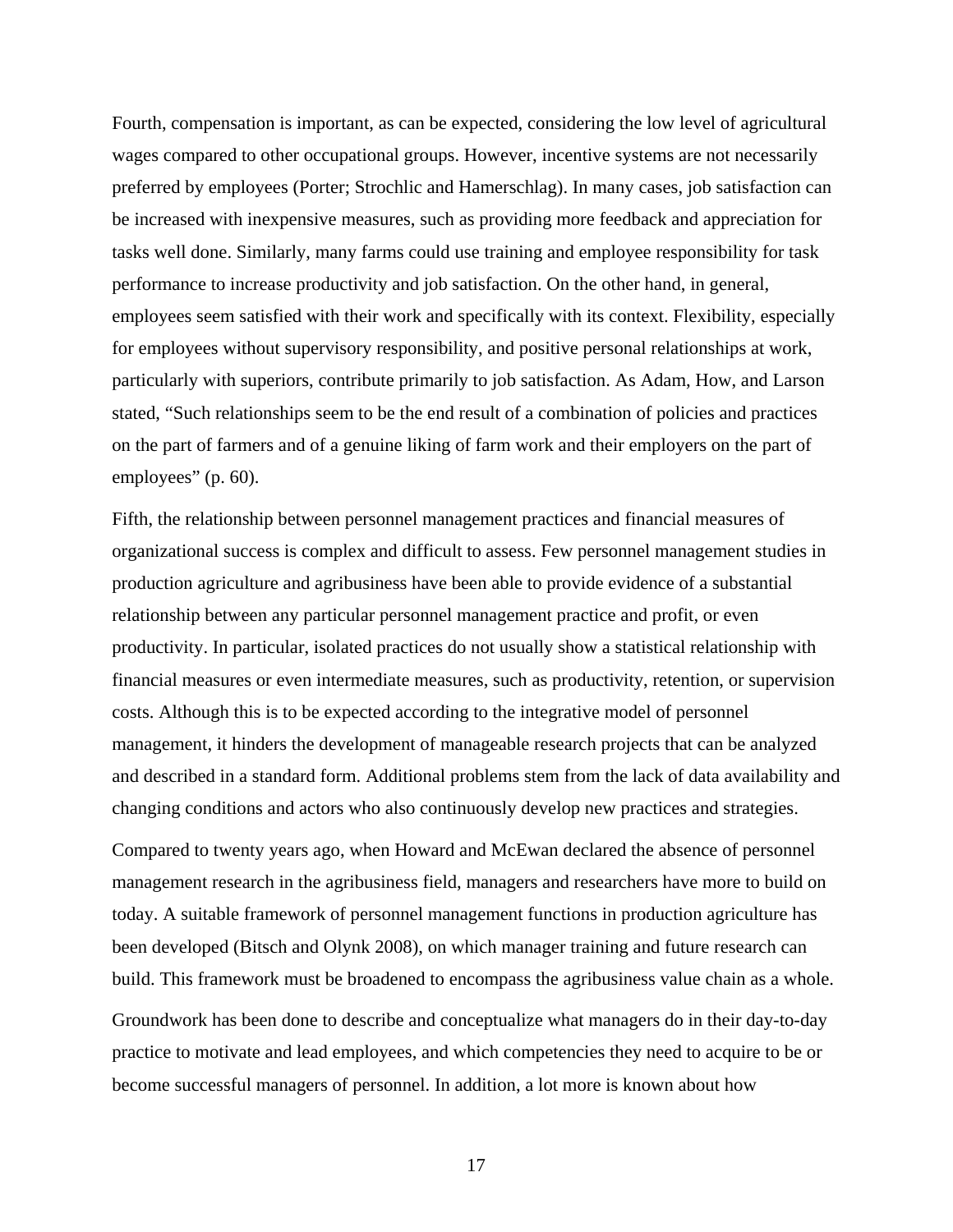agricultural employees perceive their work and its context and where they see improvement needs. Nevertheless, differences and commonalities between production agriculture and the broader agribusiness environment need to be explored further. Also, future research will have to develop methods to establish the relationship between personnel management practices and organizational outcomes and to analyze specific practices in their organizational context more indepth.

Education and training of production agriculture and agribusiness managers, both in the classroom and beyond, can and has started to build on a growing body of empirical research, instead of solely relying on results from other industries and large organizations, which may or may not be applicable in the industry settings. Specific results from many of the studies discussed have been used to develop personnel management programs for managers in production agriculture, both in terms of determining educational needs, as well as developing and organizing program content tailored to managers' experience and understanding. A consequence of the availability of more suitable education and training programs is more conscientious and improved practical decision making with respect to personnel management. The lack of definitive empirical evidence notwithstanding, improved decision making in this important management arena is expected to lead to higher productivity and profits, and also better quality of life for managers, as well as employees.

## **References**

- Adams, L.P., R.B. How, and O.L. Larson. Viable Farmer-Worker Relationships: A Study of Selected Cases I New York State in 1966. Bulletin 1019, Cornell University Agricultural Experiment Station, Ithaca, New York, 1967.
- Bewley, J., R.W. Palmer and D.B. Jackson-Smith. "An Overview of Experiences of Wisconsin Dairy Farmers Who Modernized Their Operations." *Journal of Dairy Science* 84 (2001):717-29.
- Billikopf, G.E. "High Piece Rate Wages Do Not Reduce Hours Worked." *California Agriculture* 49 (1, 1995):17-8.
- —. "Crew Workers Split between Hourly and Piece-rate Pay." *California Agriculture* 50 (6, 1996):5-8.
- —. "Interpersonal Communications Tops Concerns of Farm Supervisors." California Agriculture 55 (5, 2001):40-3.
- Billikopf, G.E. and M.V. Norton. "Pay Method Affects Vineyard Pruner Performance." *California Agriculture* 46 (5, 1992):12-3.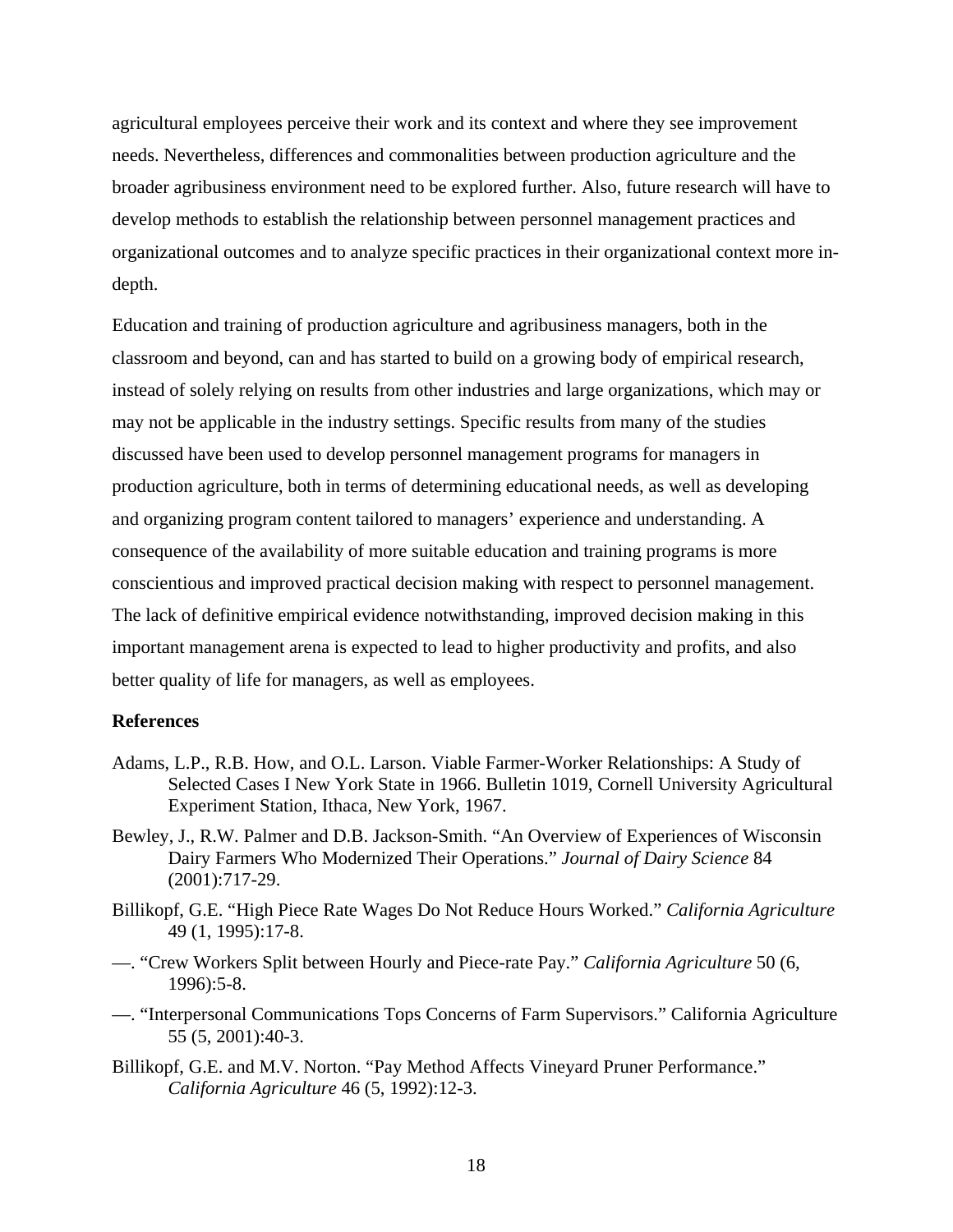Bitsch, V. "Job Satisfaction during Apprenticeship." *Acta Horticulturae* 429 (1996):97-102.

- —. "Agricultural Economics and Qualitative Research: Incompatible Paradigms?" *Forum: Qualitative Social Research* 1 (1, 2000). Available at http://qualitative-research.net/fqstexte/1-00/1-00bitsch-e.htm.
- —. "Focus Group Discussions as a Research and Extension Method: The Case of Personnel Management Issues in Horticultural Businesses." *Acta Horticulturae* 655 (2004):461-9.
- —. "Qualitative Research: A Grounded Theory Example and Evaluation Criteria." *Journal of Agribusiness* 23 (Spring 2005):75-91.
- —. "Job Satisfaction in Horticulture: New Insights." *Acta Horticulturae* 762 (2007):431-8.
- Bitsch, V., G. Abate Kassa, S.B. Harsh, and A.W. Mugera. "Human Resource Management Risks: Sources and Control Strategies Based on Dairy Farmer Focus Groups." *Journal of Agricultural and Applied Economics* 38 (April, 2006):123-36.
- Bitsch, V., U. Bromm and C. Schalich. "Improving the Horticultural Workplace: Fringe Benefit Options in Germany." *Acta Horticulturae* 639 (2004):339-45.
- Bitsch, V., and S.B. Harsh. "Labor Risk Attributes in the Green Industry: Business Owners' and Managers' Perspectives." *Journal of Agricultural and Applied Economics* 36 (December, 2004):731-45.
- Bitsch, V. and M. Hogberg. "Exploring Horticultural Employees' Attitudes toward Their Jobs: A Qualitative Analysis based on Herzberg's Theory of Job Satisfaction." *Journal of Agricultural and Applied Economics* 37 (December, 2005):659-71.
- Bitsch, V., and N.J. Olynk. "Skills Required of Managers in Livestock Production: Evidence from Focus Group Research." *Review of Agricultural Economics* 29 (Winter, 2007):749- 64.
- —. "Risk-increasing and Risk-reducing Practices in Human Resource Management: Focus Group Discussions with Livestock Managers." *Journal of Agricultural and Applied Economics* 40 (April 2008):185-201.
- Bitsch, V. and E.K. Yakura. "Middle Management in Agriculture: Roles, Functions, and Practices." *International Food and Agribusiness Management Review* 10 (2, 2007):1-27.
- Brasier, K., J. Hyde, R.E. Stup and L.A. Holdern. "Farm-level Human Resource Management: An Opportunity for Extension." *Journal of Extension* 44 (3, 2006):#3RIB3. Available at http://www.joe.org/joe/2006june/rb3p.stml.
- Chacko, T.I., J.G. Wacker, and M.M. Asar. "Technological and Human Resource Management Practices in Addressing Perceived Competitiveness in Agribusiness Firms." *Agribusiness* 13 (1997):93-105.
- Delery, J.E. and D.H. Doty. "Modes of Theorizing in Strategic Human Resource Management: Tests of Universalistic, Contingency, and Configurational Performance Predictions." *Academy of Management Journal* 39 (1996):802-35.
- Devadoss, S. and J. Luckstead. "Contributions of Immigrant Farmworkers to California Vegetable Production." *Journal of Agricultural and Applied Economics* 40 (December 2008):879-94.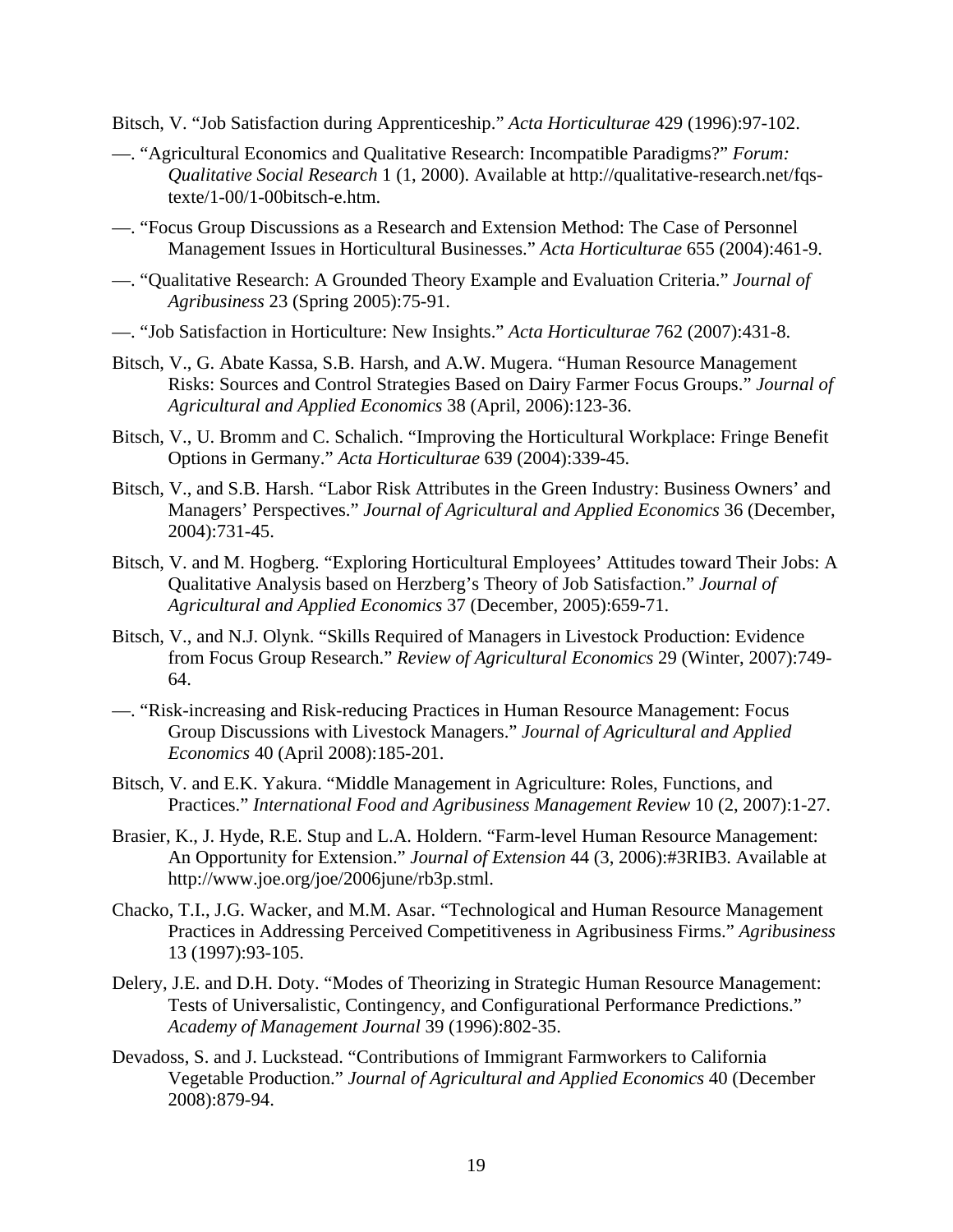- Dunn, L.F. "Nonpecuniary Job Preferences and Welfare Losses among Migrant Agricultural Workers." *American Journal of Agricultural Economics* 67 (May 1985):257-65.
- Faerman, S.R., R.E. Quinn, and M.P. Thompson. "Bridging Management Practice and Theory: New York State's Public Service Training Program." *Public Administration Review* 47 (July-August 1987):310-9.
- Fogleman, S.L., R.A. Milligan, T.R. Maloney and W.A. Knoblauch. "Employee Compensation and Job Satisfaction on Dairy Farms in the Northeast." Selected Paper, American Agricultural Economics Association Annual Meeting, Nashville, Tennessee, 1999.
- Fornaciari, C.J. and Dean, K.L. 2004. Diapers to car keys: The state of spirituality, religion and work research. Journal of Management, Spirituality and Religion 1(1), 7-33.
- Gabbard, S.M. and J.M. Perloff. "The Effects of Pay and Work Conditions on Farmworker Retention." *Industrial Relations* 36 (October 1997):474-88.
- Gisser, M. and A. Davila. "Do Farm Workers Earn Less? An Analysis of the Farm Labor Problem." *American Journal of Agricultural Economics* 80 (4, 1998):669-82.
- Glaser, B.G. and A.L. Strauss. *The Discovery of Grounded Theory: Strategies for Qualitative Research*. Chicago: Aldine, 1967.
- Hadley, G.L., S.B. Harsh and C.A. Wolf. "Managerial and Financial Implications of Major Dairy Farm Expansion in Michigan and Wisconsin." *Journal of Dairy Science* 85 (2002):2053- 64.
- Harrison, J., J. McReynolds, T. O'Kane and B. Valentine. "Hired Labor on Wisconsin Dairy Farms: Trends and Implications." *Status of Wisconsin Agriculture* ed. by E. Jesse, Department of Agricultural and Applied Economics, University of Wisconsin-Madison, 2008:58-68.
- Herzberg, F., B. Mausner and B.B. Snyderman. *The Motivation to Work*. New York: Wiley, 1959.
- Howard, W.H. Human Resource Management on the Farm: Attracting, Keeping, and Motivating Labour on Ontario Dairy, Hog, Poultry, and Flower Farms. Report for the Canada/Ontario Agricultural Employment Committee (undated, unpublished).
- Howard, W.Y. and K.A. McEwan. "Human Resource Management: A Review of Applications to Agriculture." *Canadian Journal of Agricultural Economics* 37 (1989):733-42.
- Howard, W.Y., K.A. McEwan, G.L. Brinkman and J.M. Christensen. "Human Resource Management on the Farm: Attracting, Keeping and Motivating Labor." *Agribusiness* 7 (1991):11-25.
- Hurley, T.M., J. Kliebenstein and P.F. Orazem. "The Structure of Wages and Benefits in the U.S. Pork Industry." *American Journal of Agricultural Economics* 81 (1999):144-63.
- Hutt, M.J. *Influences of Attachment in Everyday Problem Solving*. PhD dissertation, Cornell University, Ithaca, New York, 1991.
- Hutt, M.J. and G.K. Hutt. "Organizing the Human Resource: A Review of Centralization, Decentralization, and Delegation in Agricultural Business Management." *Journal of Dairy Science* 76 (1993):2069-79.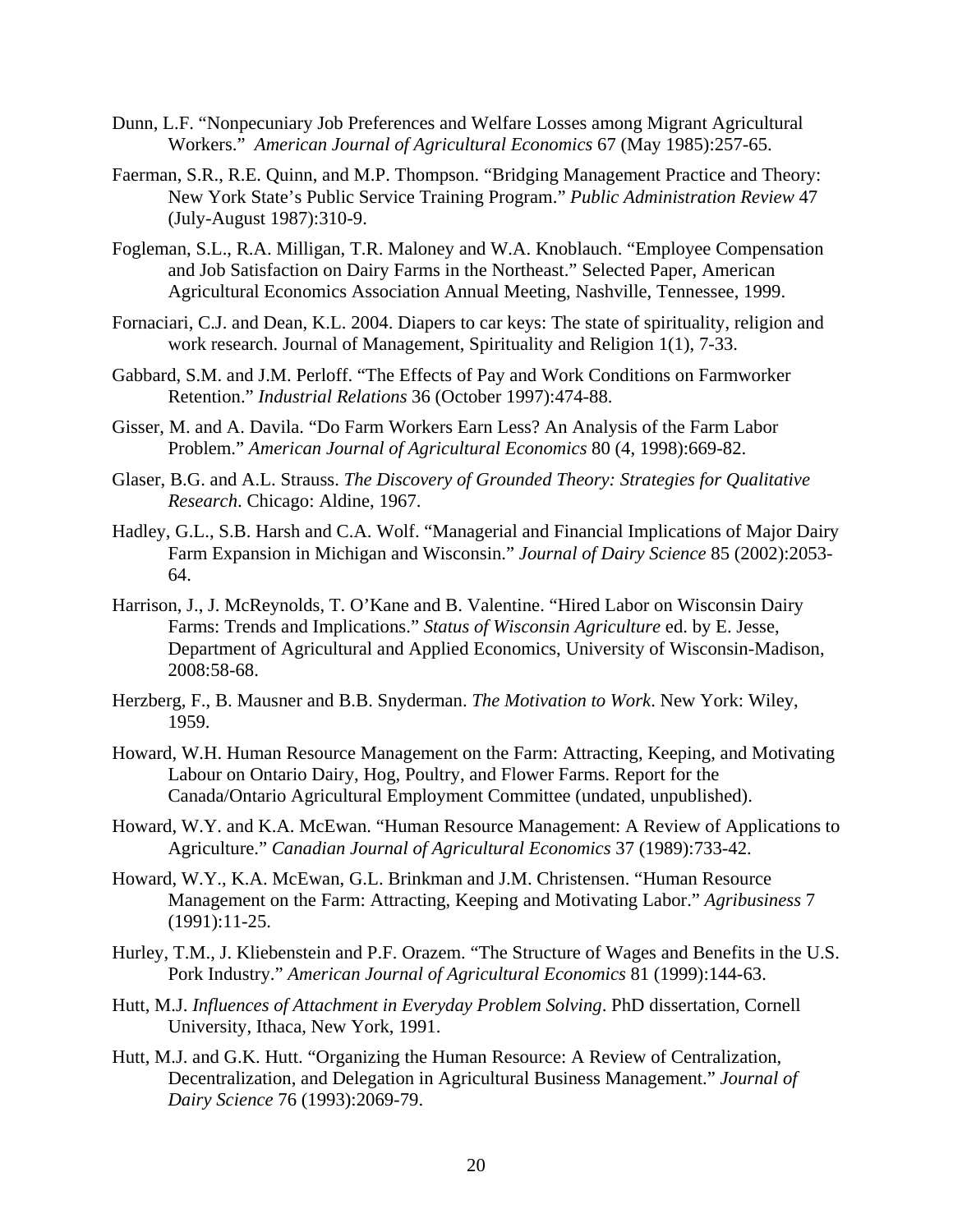- Ise, S. and J.M. Perloff. "Legal Status and Earnings of Agricultural Workers." *American Journal of Agricultural Economics* 77 (May 1995):375-86.
- Kandel, W. "Hired Farmworkers a Major Input for Some U.S. Farm Sectors." Amber Waves 6 (April 2008):10-5.
- Maloney, T.R. Management of Hispanic Employees on New York Dairy Farms: A Survey of Farm Managers*.* EB 99-19, Department of Agricultural, Resource, and Managerial Economics, Cornell University, Ithaca, New York, 1999.
- Maloney, T.R. and D.C. Grusenmeyer. Survey of Hispanic Dairy Workers in New York State. RB 2005-02, Department of Applied Economics and Management, Cornell University, Ithaca, New York, 2005.
- Maloney, T.R. and R.A. Milligan. A Survey of Human Resource Management Practices in Florist Crop Production Firms. A.E. Res. 92-10, Department of Agricultural Economics, Cornell University, Ithaca, New York, 1992.
- Maloney, T.R., R.A. Milligan, and K.T. Petracek. A Survey of Recruitment and Selection Practices in Florist Crop Production Firms. A.E. Res. 93-5. Department of Agricultural Economics, Cornell University, Ithaca, New York, 1993.
- Martin, P. and J.E. Taylor. "Farm Employment, Immigration, and Poverty: A Structural Analysis." *Journal of Agricultural and Resource Economics* 28 (2, 2003):349-63.
- McGregor, D. *The Human Side of the Enterprise*. New York: McGraw-Hill, 1960.
- Miklavcic, P.R. *Migrant Farm Labor in Michigan: An Analysis of Recent Trends in Supply and Demand and Policy Implications*. Dissertation, Michigan State University, 2004.
- Mugera, A.W. and V. Bitsch. "Labor on Dairy Farms: A Resource-based Perspective with Evidence from Case Studies." *International Food and Agribusiness Management Review*, 8 (3, 2005):79-98.
- Porter, J.C. "What Dairy Employees Think About Their Jobs?" *Journal of Dairy Science* 76 (1993):2065-68.
- Rosenberg, H.R. and P. Cowen. "Management Differences and Dairy Results." *Agribusiness* 6 (1990):267-79.
- Rosenberg, H.R., J.M. Perloff und V.S. Pradhan. Hiring and Managing Labor for Farms in California. Working Paper 730, Department of Agricultural and Resource Economics, University of California, 1994.
- Runyan, J.L. "Hired Farmworkers' Earnings Increased in 2001 But Still Trail Most Occupations." *Rural America* 17 (Fall 2002):66-73.
- Shreck, A., C. Getz, and G. Feenstra. "Social Sustainability, Farm Labor, and Organic Agriculture: Findings from an Exploratory Analysis." *Agriculture and Human Values* 23 (2006):439-49.
- Stahl, T.J., B.J. Conlin, A.J. Seykora and G.R. Steuernagel. "Characteristics of Minnesota Dairy Farms That Significantly Increased Milk Production From 1989-1993." *Journal of Dairy Science* 82 (1999):45-51.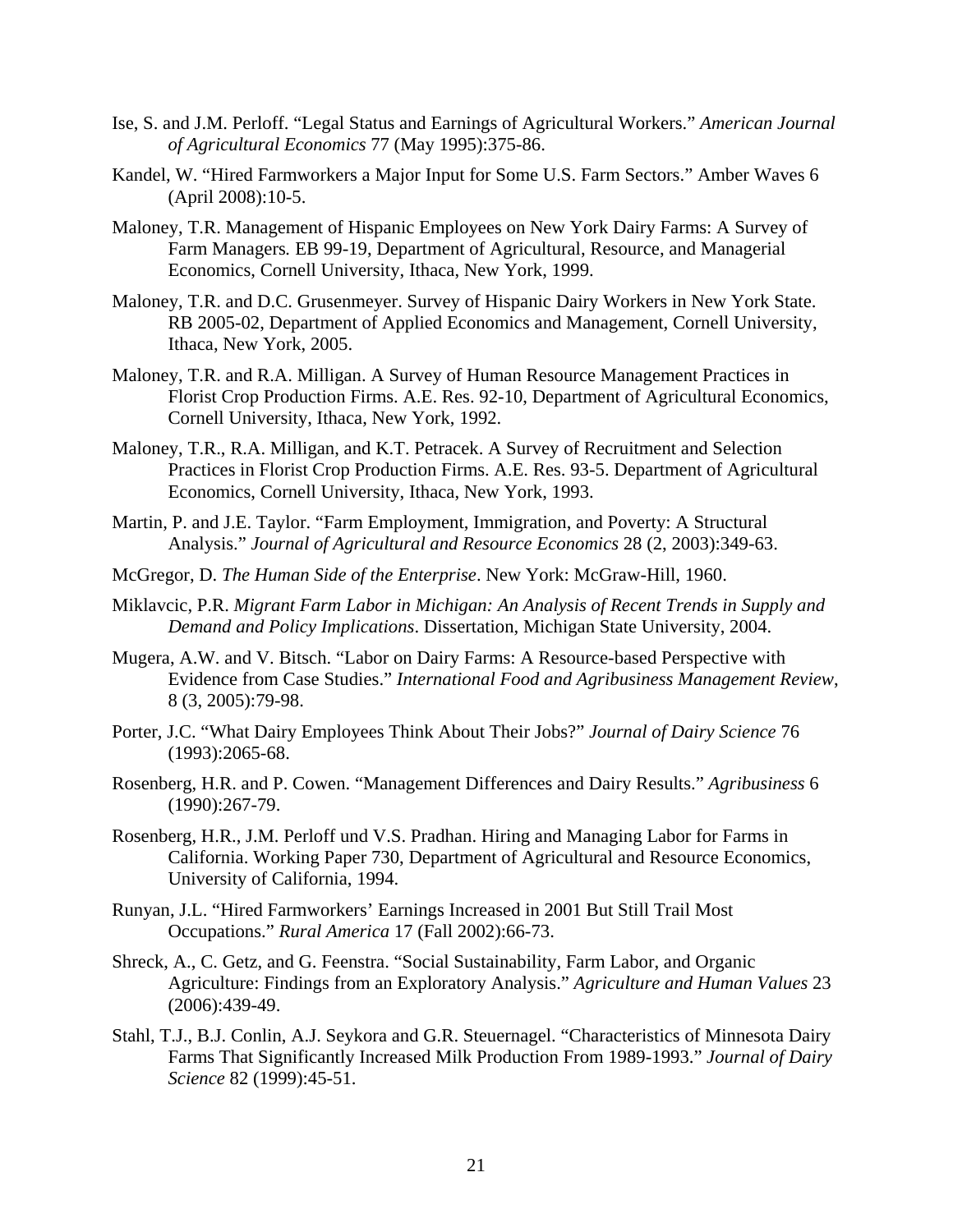- Strochlic, R. and K. Hamerschlag. *Best Labor Management Practices on Twelve California Farms: Toward a More Sustainable Food System*. California Institute for Rural Studies (December 2005).
- Strochlic, R., C. Wirth, A.F. Besada, and C. Getz. *Farm Labor Conditions on Organic Farms in California*. California Institute for Rural Studies (June 2008).
- Stup, R.E., L.A. Holden and J. Hyde. "Case Study: Profiles of Management Competencies Identified by Successful Dairy Managers." *The Professional Animal Scientist* 23 (2007):728-37.
- Stup, R.E., J. Hyde and L.A. Holden. "Relationships Between Selected Human Resource Management Practices and Dairy Farm Performance." *Journal of Dairy Science* 89 (2006):1116-20.
- Stup, R.E. and T.R. Maloney. Managing Hispanic Workers: Perceptions of Agricultural Managers. College of Agricultural Science, Cooperative Extension, Pennsylvania State University, 2003.
- Taylor, J.E. "Earnings and Mobility of Legal and Illegal Immigrant Workers in Agriculture." *American Journal of Agricultural Economics* 74 (November 1992):889-96.
- Tran, L.H. and J.M. Perloff. "Turnover in U.S. Agricultural Labor Markets." *American Journal of Agricultural Economics* 84 (May 2002):427-37.
- Walters, L.M., R.D. Emerson, and N. Iwai. "Proposed Immigration Policy Reform and Farm Labor Market Outcomes." Selected Paper, American Agricultural Economics Association Annual Meeting, Orlando, Florida, 2008.
- Wright, P.M., M.C. Gary and M. Abagail. "Human Resources and Sustained Competitive Advantage: A Resource-based Perspective." *International Journal of Human Resource Management* 5 (1994):301-26.
- Yu, L., T.M. Hurley, J.B. Kliebenstein, and P.F. Orazem. "Firm Size, Technical Change and Wages: Evidence from the Pork Sector from 1990-2005. Selected Paper, American Agricultural Economics Association Annual Meeting, Portland, Oregon, 2007.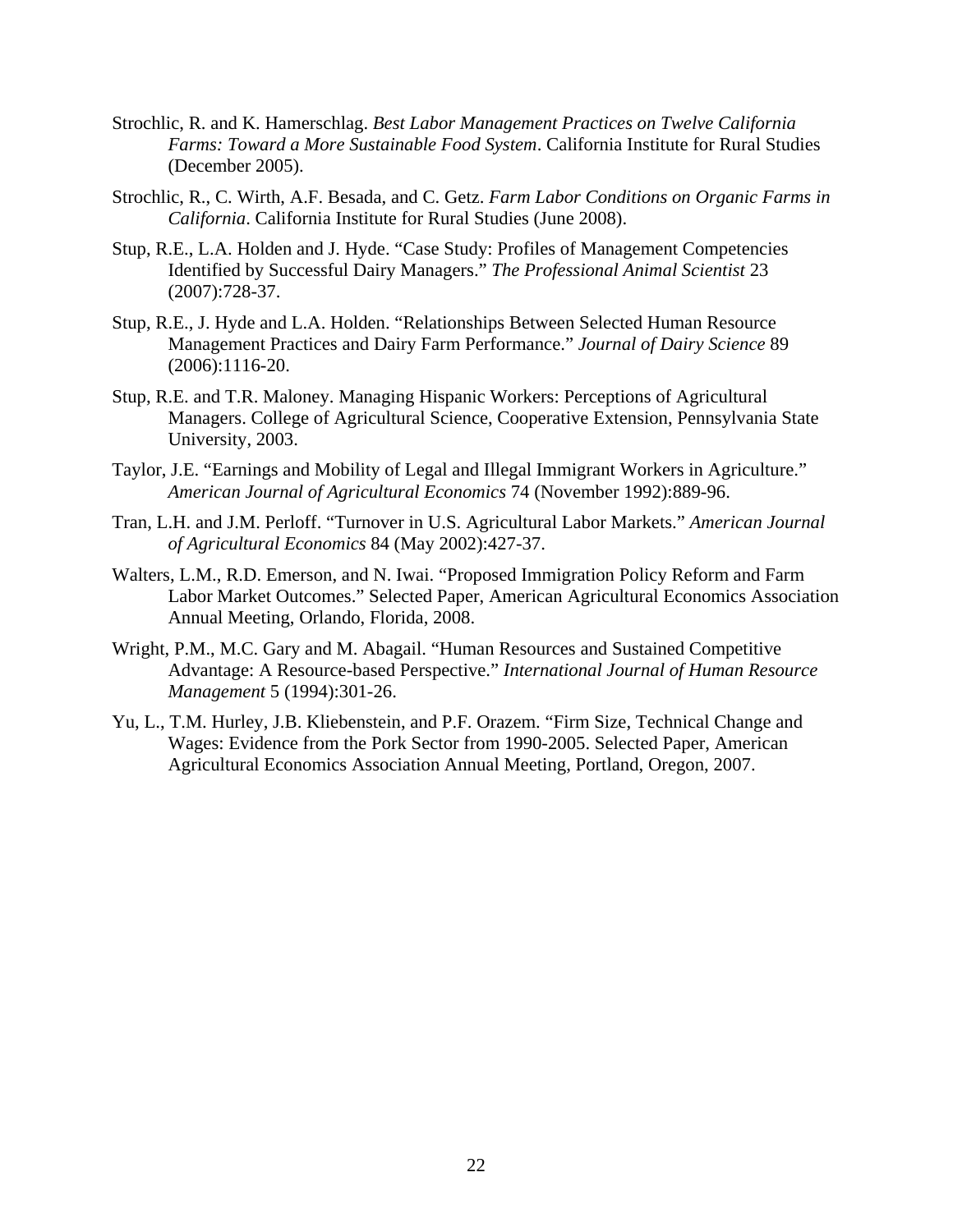# **Table 1. Scope of Personnel Management Studies and Personnel Management Functions**

|                                                                                                    | <b>Studies Focused on One Farm</b><br>Specialization                                                                                                                     | <b>Studies Encompassing</b><br><b>Multiple Farm Specializations</b>                                                                                                   |  |
|----------------------------------------------------------------------------------------------------|--------------------------------------------------------------------------------------------------------------------------------------------------------------------------|-----------------------------------------------------------------------------------------------------------------------------------------------------------------------|--|
| Studies Focused on One or<br><b>Few Personnel</b><br>Management Function(s)                        | Dairy<br>Immigrant employees<br>Harrison et al.; Maloney;<br>Maloney and Grusenmeyer;<br><b>Stup and Maloney</b>                                                         | Horticulture <sup>a)</sup><br>Compensation<br>Billikopf (1995 and 1996)<br>Compensation and working<br>conditions                                                     |  |
|                                                                                                    | Floriculture<br>Recruiting and selection<br>Maloney, Milligan, and<br>Petracek                                                                                           | Dunn; Gabbard and Perloff                                                                                                                                             |  |
|                                                                                                    | Swine<br>Compensation<br>Hurley, Kliebenstein, and<br>Orazem; Yu et al.                                                                                                  |                                                                                                                                                                       |  |
|                                                                                                    | Vineyards<br>Compensation<br><b>Billikopf and Norton</b>                                                                                                                 |                                                                                                                                                                       |  |
| <b>Studies Encompassing</b><br>Selected or Many<br><b>Personnel Management</b><br><b>Functions</b> | Dairy<br>Bitsch et al.; Fogleman et al.;<br>Hutt; Hutt and Hutt; Mugera<br>und Bitsch; Porter; Rosenberg<br>and Cowen; Stup, Holden, and<br>Hyde; Stup, Hyde, and Holden | Horticulture <sup>a)</sup><br>Bitsch (2004); Bitsch (2007);<br>Bitsch and Harsh; Bitsch and<br>Hogberg; Bitsch and Yakura;<br>Miklavcic; Strochlic and<br>Hamerschlag |  |
|                                                                                                    | Swine<br>Howard et al.                                                                                                                                                   | Livestock <sup>b)</sup><br>Bitsch and Olynk (2007 and<br>2008)                                                                                                        |  |
|                                                                                                    | Floriculture/Greenhouse<br>Bitsch, Bromm, and Schalich<br>Maloney and Milligan                                                                                           | Agriculture <sup>c)</sup><br>Adams, How, and Larson;                                                                                                                  |  |
|                                                                                                    | Tree nursery production<br><b>Bitsch</b> (1996)                                                                                                                          | Billikopf (2001); Chacko,<br>Wacker, and Asar; Howard;<br>Rosenberg, Perloff, and                                                                                     |  |

## **Analyzed in Production Agriculture and Agribusiness**

a) Horticulture indicates two of more of the following specializations: floriculture and greenhouse, fruit, nuts, vegetable, and vineyard production.

b) Livestock indicates two of more of the following specializations: dairy, beef, swine, and poultry production.

Pradhan; Strochlic et al.

c) Agriculture includes at least one horticultural and one livestock specialization, as well as agribusiness.